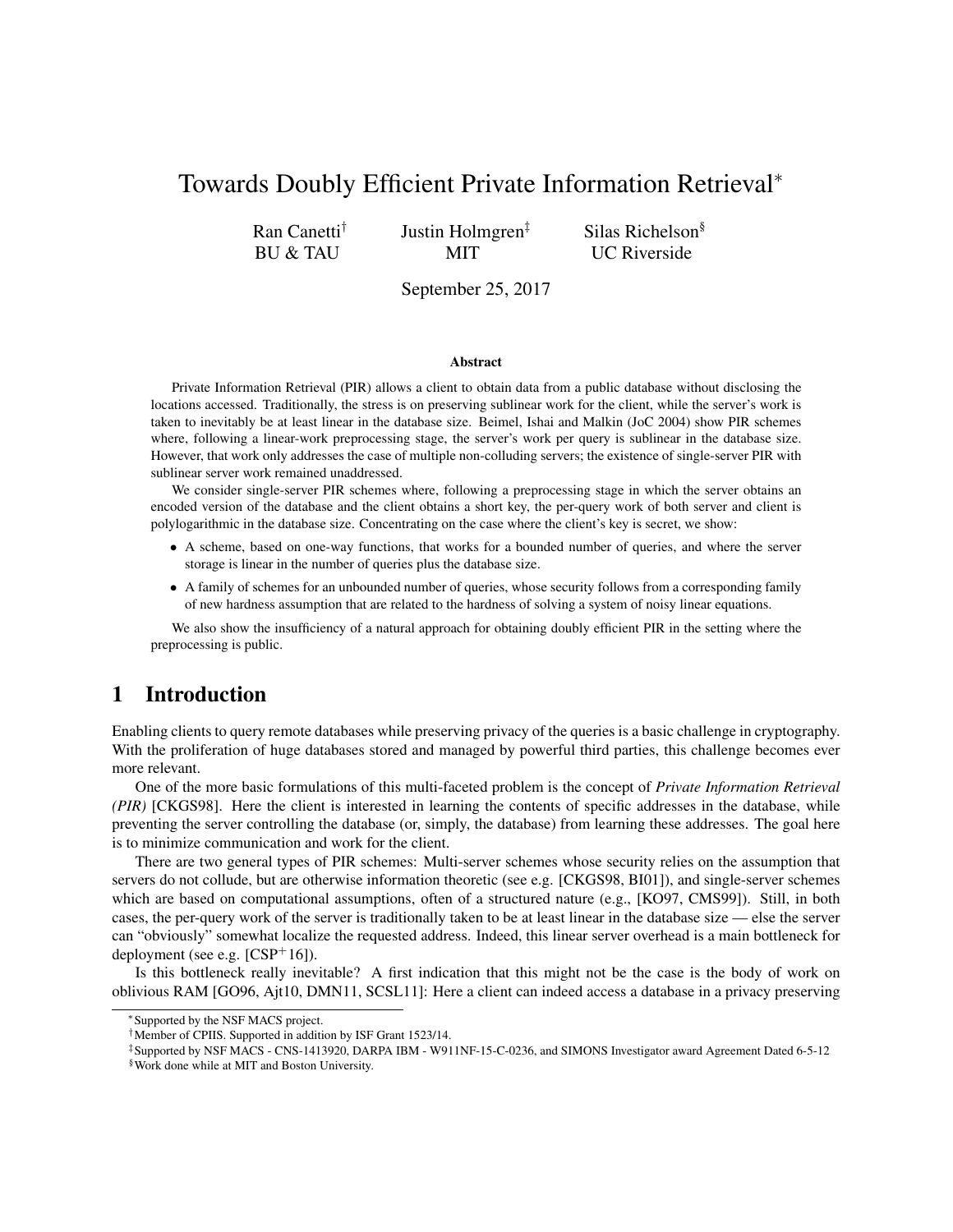manner, with polylogarithmic overhead for both client and database (following an initial poly-time preprocessing stage). However, oblivious RAM schemes inherently require the client to (a) keep secret state and (b) be able to update the database. This is so even if the client only wants to read from the database. Furthermore, if the database is not trusted for correctness then the client needs to be able to continually update its local state. Consequently, a database cannot serve multiple clients without having the clients continually coordinate with each other.

An indication that these restrictions might not be necessary either is the work of Beimel, Ishai and Malkin [\[BIM04\]](#page-22-2). They present PIR schemes where, following an initial polynomial-time preprocessing stage, the client and servers each are stateless and incur a per-query overhead that is sublinear in the database size. However, that work considers only the multi-server setting, and furthermore the number of servers is tied to the "level of sublinearity" of the scheme. This leaves open the following question:

Can we construct a single-server PIR scheme where the client has no updatable state and where the perquery work of both the client and the server is sublinear in the database size, potentially with a more expensive preprocessing stage?

Paraphrasing [\[GR17\]](#page-23-7), we call this primitive doubly efficient PIR (DEPIR).

#### 1.1 Our contributions

We provide some positive answers to this question, along with some impossibility results and cryptanalysis of our candidate schemes. Our DEPIR schemes start with an initial preprocessing stage which takes the database as input and hands a preprocessed version of the database to the server and (short) key to the client. We distinguish between the *public preprocessing* case, where the random choices made during preprocessing are public, the *public client* case, where the preprocessing may use secret randomness but the client's long-term key is public, and the *designated client* case where the client's key remains hidden from the server. In all cases the client maintains no state across queries other than the long-term key, and the database is read-only.

We have no positive results for the first two cases. In fact, we demonstrate that a natural and general approach towards a public preprocessing solution is doomed to fail. We leave progress on this fascinating question to future research. We then concentrate on the designated client case. Here we show:

- 1. A designated-client scheme for a bounded number of queries, whose security can be based on any one way function. Given a bound B on the number of client queries, the size of the preprocessed database is  $\hat{O}(B +$ poly(N)), where N is the database size. The client keeps a short secret key of size  $\lambda$ , the security parameter. The per-query client and server overheads are  $\lambda \cdot \text{polylog}(N, B)$  and  $\text{polylog}(N, B)$ , respectively. (We compare the performance of this scheme to that of the trivial stateful scheme where in preprocessing the client hands the server B independently permuted copies of the database, and then uses a different copy for each query. Here the online work is only  $\log N$ , but the size of the preprocessed database is  $BN$ . This means that the amortized space overhead in this scheme is N, whereas in our scheme it is  $polylog(N)$ .) We then demonstrate the tightness of the analysis in two ways:
	- (a) We demonstrate an efficient attack on this scheme which is applicable as soon as the number of queries exceeds the designated bound B.
	- (b) We demonstrate the failure of a natural approach to extending the scheme while preserving its proof structure<sup>[1](#page-1-0)</sup>. Along the way, we also show a tight quantitative extension of the impossibility result from [\[CKGS98\]](#page-23-0) regarding the communication complexity in standard single-server PIR, and a tight bound on the size of the key in an information-theoretic designated-client PIR with preprocessing.
- 2. A candidate extension of the scheme from (1) to the case of unbounded queries. The extended scheme provides a natural tradeoff between complexity and potential security, where in the best case the complexity parameters are comparable to those of the bounded scheme with  $B = 1$ . We are unable to prove security of this scheme based on known assumptions. Instead, we introduce a new computational problem, which we call the hidden permutation with noise (HPN) problem, and reduce the security of our scheme to the assumption that HPN

<span id="page-1-0"></span><sup>1</sup>Specifically, using pseudo-random functions and pseudo-random permutations to compress a long key for a statistically secure scheme.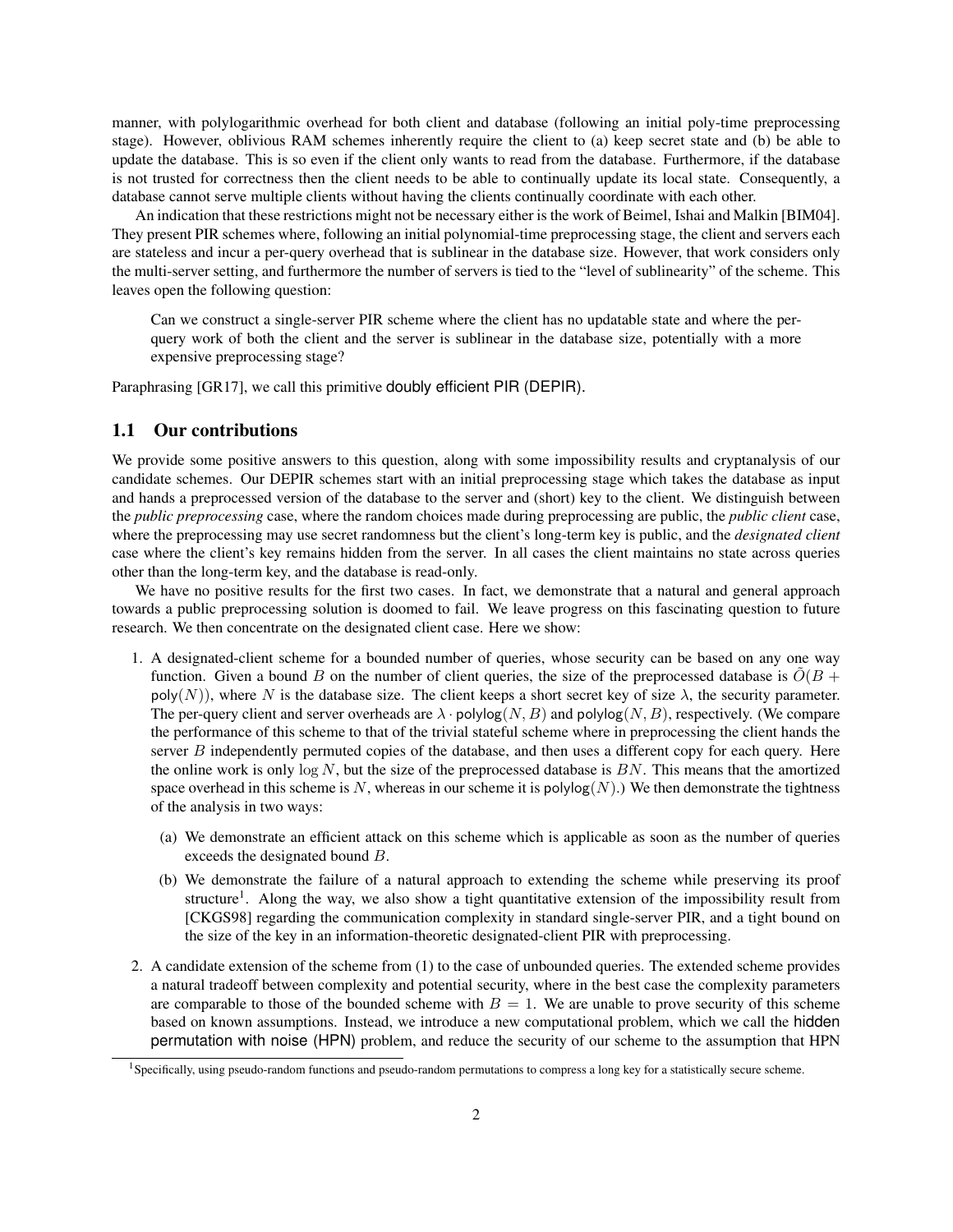is hard. HPN is a noisy learning problem and is thus superficially similar to other "standard" cryptographic assumptions (e.g. LWE, LPN), but we do not know of any reduction to these assumptions.

- 3. We take first steps towards analyzing the hardness of HPN. Security of the candidate scheme from (2) can be rephrased as the hardness of the adaptive, decision version of HPN. We then prove that the adaptive decision version is no harder than the static (selective), search version. This allows future investigation of the hardness of HPN to focus on the latter version, which is structurally simpler and more basic.
- 4. We also consider a number of other methods for extending the scheme from (1) to the case of unbounded queries. However, while these other methods may well provide additional security on top of the HPN-based scheme described above, we are unable to make significant headways either towards cryptanalysis of these methods, or towards reducing security to a simpler problem.

In the rest of the introduction we describe our contributions in more detail.

Defining PIR security with preprocessing. We formulate the security of PIR schemes with preprocessing in a range of settings, including the ones mentioned above and some variants. A PIR scheme with preprocessing consists of five algorithms (Keygen, Process, Query, Resp, Dec), as follows. Keygen takes the security parameter  $\lambda$  and samples a key K. Process takes K and a database  $DB \in \Sigma^N$  for some alphabet  $\Sigma$  and samples a preprocessed database DB to be handed to the server. Query takes K and an address  $i \in \{1, \ldots, N\}$ , and samples a query q and local state s. Resp computes the server's response d given q and RAM access to  $\widehat{DB}$ , and Dec outputs the decoded value given K, s, and d. Giving Resp oracle (random-)access to DB enables it to be sublinear in  $N$ . It is stressed that the client is stateless, apart from the long-term key  $K$  and the short-term state  $s$  between sending a query and obtaining its response.

The correctness requirement is obvious. Double efficiency means that Query, Resp, and Dec each run in time  $o(N)$  · poly( $\lambda$ ) (ideally, they should be polylogarithmic in N), and additionally Process runs in time poly( $N$ ,  $\lambda$ ). For security, we consider three main cases (plus several variants).

In the designated cllient case, security is defined by requiring thatfor any polytime stteful adversary  $A$  there exists a polytime stateful simulator  $S$  such that  $A$  can distinguish between the following two games only with negligible probability: In the real game, A chooses a database DB, obtains a preprocessed database  $\overrightarrow{DB} \leftarrow$  Process(K, DB) where  $K \leftarrow \mathsf{Keygen}(\lambda)$ , and then repeatedly and adaptively generates an index  $i \in [N]$  and obtains Query $(K, i)$ . In the ideal game, A chooses a database DB, obtains a simulated preprocessed database  $S(DB)$ , and then repeatedly and adaptively generates an index  $i \in [N]$  and obtains  $\mathcal{S}()$ . (If S gets only N rather than DB then we say that the scheme guarantees also database privacy.)

In the public cllient case, the above real game is modified so that A obtains  $K \leftarrow \text{Keygen}(\lambda)$  before generating DB; in the ideal game K is generated by S. In the public preprocessing case we assume, in addition, that Keygen simply outputs its random input, and Process is deterministic. (Other variants are considered within.)

We remark that our definitional style is inspired by UC security. Indeed, our game-based definitions can be reformulated as realizing the appropriate "ideal PIR functionalities".

Candidate constructions and analysis. For simplicity, we restrict attention to DEPIR schemes where the client's query consists of a list of addresses in the encoded database  $\bar{D}$ , and the server answers with the contents of  $\bar{D}$  in these addresses. (Since we are shooting for polylogarithmic communication complexity, not much generality is lost by this simplification.)

When viewed this way, the encoding of a database bears resemblance to locally decodable codes: The  $i^{th}$  symbol of D should be decodable by accessing only few locations of the encoded version D. Here however we have the added requirement that the locations queried should be simulatable without knowing the original addresses  $i$ . On the other hand, we do not have any error-correction requirements.

A natural approach, which we follow, is thus to start from an existing locally decodable code and try to modify it to obtain privacy. Specifically, we start from the following variant of Reed-Muller codes: In order to encode a database  $D \in \{0,1\}^N$  choose a field  $\mathbb F$  of size polylog(N) and a subset  $H \subset \mathbb F$  of size log N. The database is viewed as a function  $D: H^m \to \{0,1\}$ , where  $m = \log N / \log \log N$  so that  $|H^m| = N$ . With this setup in place,  $\tilde{D}$  is the truth table of the *low degree extension* of D. That is,  $\tilde{D} = \{ \hat{D}(x) : x \in \mathbb{F}^m \}$ , where  $\hat{D} : \mathbb{F}^m \to \mathbb{F}$  is the unique m-variate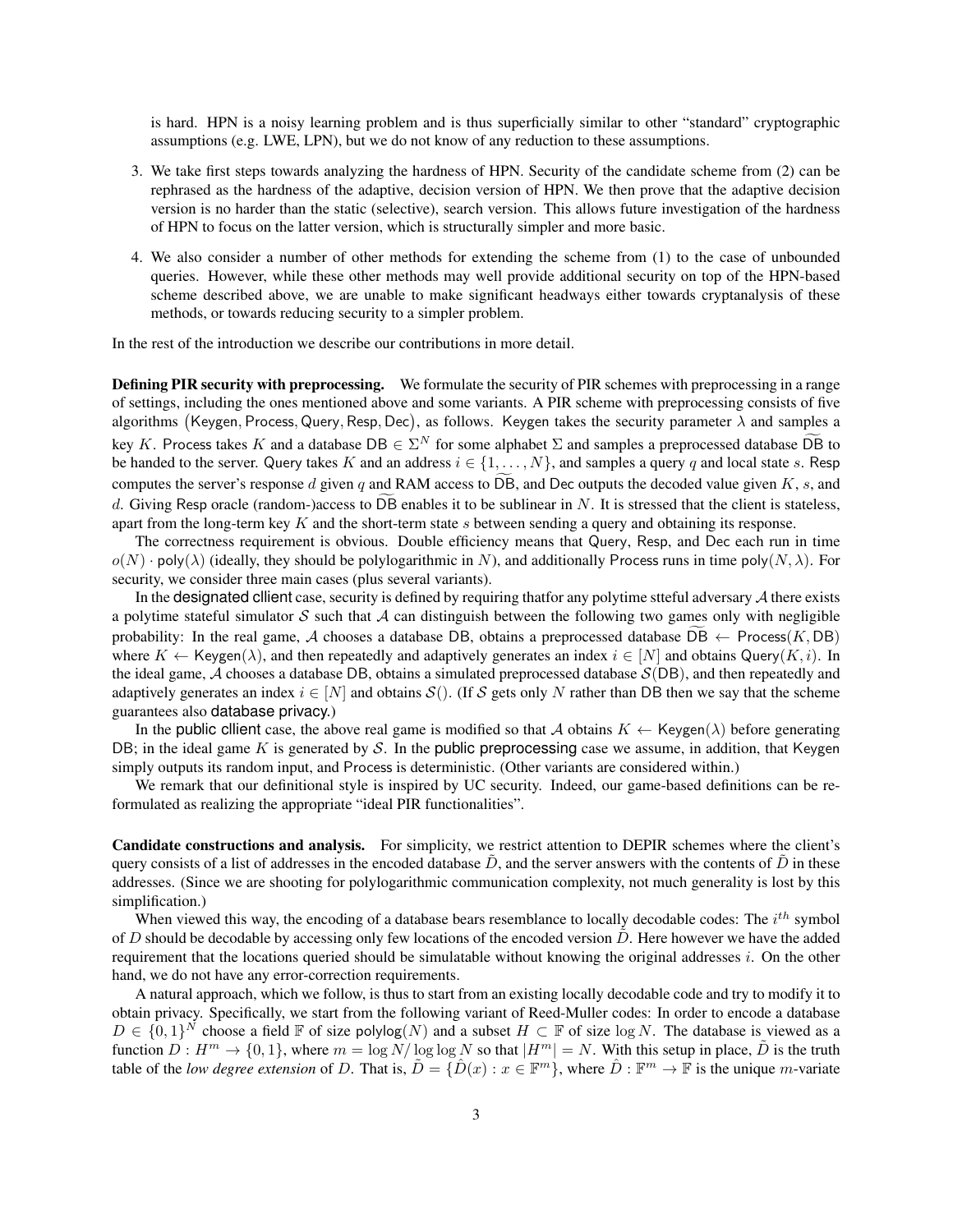polynomial of degree at most  $(|H| - 1)$  in each variable, such that  $\hat{D}(i) = D(i)$  for all  $i \in H^m$ . The total degree of  $\hat{D}$  is  $d = O(\log^2 N)$ . To query the database at  $i \in H^m$  (*i.e.*, to decode  $D(i)$  from  $\tilde{D}$ ), the client chooses a line  $\varphi : \mathbb{F} \to \mathbb{F}^m$  such that  $\varphi(0) = i$ , and sets  $q = (\varphi(1), ..., \varphi(k))$  where  $k = d+1$ . Upon receiving the server's response  $(\mathbf{x}_1, \dots, \mathbf{x}_k)$ , client recovers  $D(i) = \varphi(0)$  by interpolation (note that  $(\mathbf{x}_1, \dots, \mathbf{x}_k)$  all lie on a curve of degree at most  $d$ ).

The above scheme is clearly insecure as the server can easily interpolate  $i = \varphi(0)$  from the client's query  $(\varphi(1), \ldots, \varphi(k))$ . In this work we study three natural and orthogonal alterations to this basic scheme which attempt to prevent the server from interpolating, while still allowing the client to do so. As a preliminary step to all alterations, we let  $\varphi$  be a random degree-d' polynomial, where  $d' = \text{polylog}(N)$ , rather than a random line. (Still, we let  $D(i) = \varphi(0)$ .) This means that, in order to allow the client to interpolate  $\tilde{D}(\varphi(0))$ , we should set  $k \geq dd' + 1$ . As we'll see, setting  $d'$  to be super-constant will be important for the security of our schemes in various ways. The three alterations are:

- 1. The client uses *secret* evaluation points  $(\alpha_1, \ldots, \alpha_k)$  rather than  $(1, \ldots, k)$ . The evaluation points can be chosen randomly once and remain fixed throughout, or alternatively chosen anew for each query.
- 2. The client introduces noise by adding some random points in  $\mathbb{F}^m$  to the query, at random locations. (There are a number of different variants here, depending on the noise structure.)
- 3. At preprocessing, the client first encrypts all elements of the database using symmetric encryption. Next it encodes the database to obtain  $\ddot{D}$ . Finally, it secretly and pseudorandomly permutes the elements of  $\ddot{D}$  before handing it to the server. The client keeps the encryption key, as well as the key of the pseudorandom permutation.

That is, let  $\pi \in \text{Perm}(\mathbb{F}^m)$  be a pseudorandom permutation. (Since the domain is polynomial in size, use e.g. [\[MRS09\]](#page-23-8).) The precomputed database  $\tilde{D}$  is now the truth table of the function  $\hat{D} \circ \pi^{-1} : \mathbb{F}^m \to \mathbb{F}$ . To query address *i*, client draws  $\varphi$  and computes  $(x_1, \ldots, x_k)$  as before, but sends the query  $(x'_1, \ldots, x'_k)$  where  $\mathbf{x}'_i = \pi(\mathbf{x}_i)$ . The client uses the responses  $(a_1, \dots, a_k)$  to interpolate the encrypted  $D(i)$ , and then decrypts to obtain the actual value.

The various combinations of these three ideas suggest several possible DEPIR schemes. Note that a scheme based on either of the first two ideas (or both) but not the third would be public preprocessing. The third idea results in a designated client scheme. We briefly review how our main results are mapped to these three ideas.

- No Public-Client DEPIR via Linear Codes: In Section [3,](#page-7-0) we prove that any combination of the first two ideas alone is insecure. More generally, we show that any scheme where the preprocessed database  $D$  is obtained just by encoding  $D$  via some explicit linear code cannot be secure. This holds regardless of which query and response mechanism is used.
- Bounded Security, Unbounded Insecurity via (3): In Section [4,](#page-8-0) we show that alteration (3) by itself suffices to obtain our bounded-query result stated above. In fact, we show that security holds even if, instead of starting from Reed-Muller codes, we start from any locally decodable code in a rather general class of codes.

On the other hand, we demonstrate an explicit attack on the scheme, for the case of Reed-Muller codes, if the client asks even slightly more queries than the bound allows.

Candidate Schemes via other combinations: We observe that the previous attack is thwarted by using either (1) and (3) together, or using (2) and (3) together. In fact, we were unable to break either one of these two candidates, with any non-trivial level of noise in (2). We thus suggest them as target for further cryptanalysis. In fact it is reasonable to also propose the scheme that combines all three ideas.

We note however that, while it is tempting to assume that adding alterations (e.g., adding noise or moving from fixed evaluation points to hidden or random evaluation points) increases security, or at least does not harm security, we cannot always back this intuition by actual reductions. For instance we do not currently see a way to argue that, a scheme that uses all three alterations is always no less secure than a scheme that uses only alterations (2) and (3).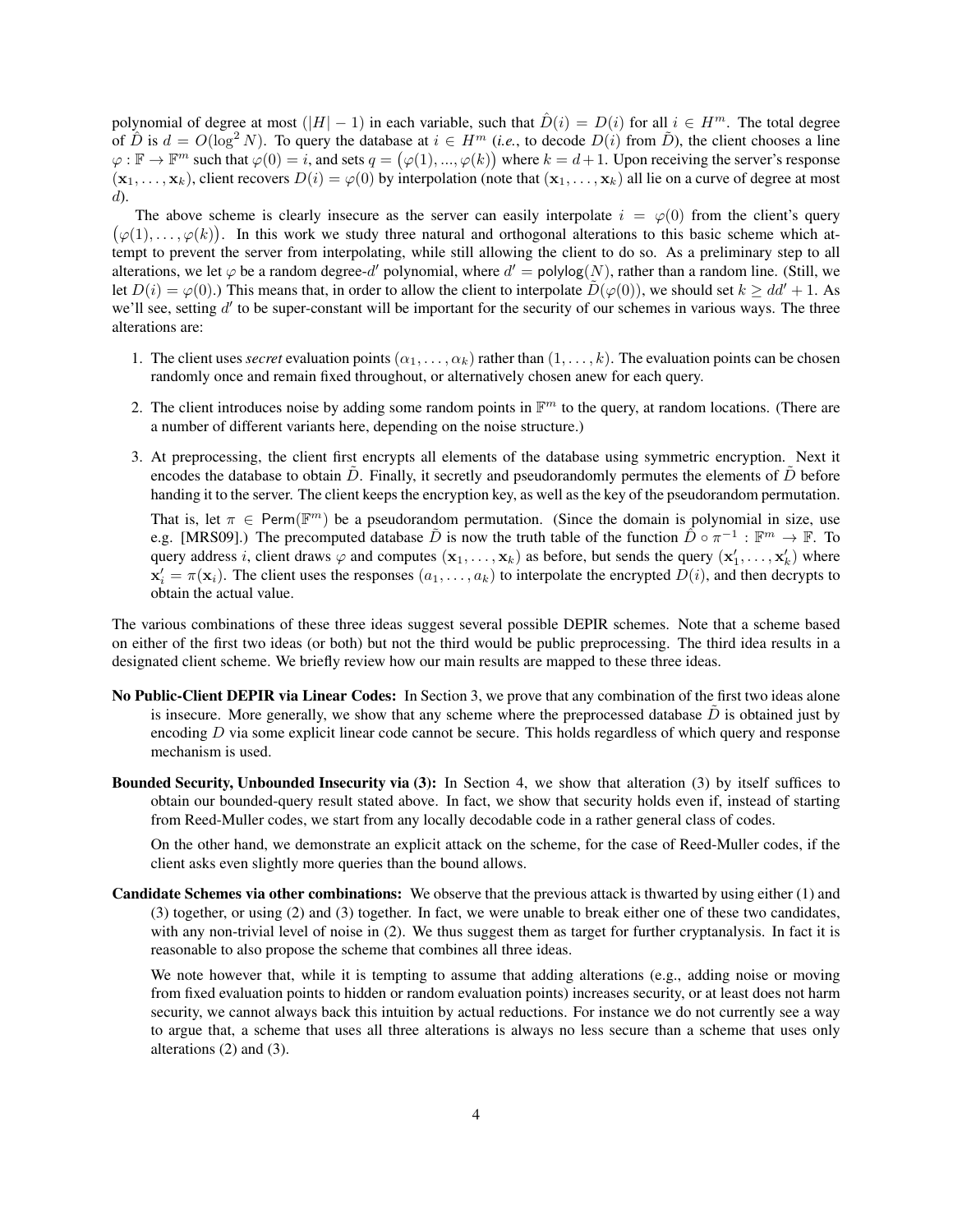Security reduction: We concentrate on the following "minimal" variant of a scheme that combines ideas (2) and (3): We choose a random set T of l indices in  $[k+l]$ . We then run alteration (3) with  $k+l$  evaluation points, obtain a query  $q_1, ..., q_{k+l}$ , and then for each  $j \in T$  we replace  $q_j$  with a random point in the domain. In Section [5,](#page-17-0) we reduce the security of this scheme to the computational hardness of a *search* problem that is roughly sketched as follows. As already mentioned, we call this the *hidden permutation with noise (HPN)* problem:

In the HPN problem, a random permutation  $\pi \in \text{Perm}(\mathbb{F}^m)$  is chosen, where  $|\mathbb{F}| = \text{polylog}(N)$  and  $|\mathbb{F}^m| =$ poly(N). The problem is to compute  $\pi$  given samples chosen as follows: First a random set T of l indices out of  $[k + l]$  is chosen. Next, draw poly $(N)$  samples from the following distribution  $H_{\pi,T}$ : Choose  $z \leftarrow \mathbb{F}$ , a degree-d polynomial  $\varphi : \mathbb{F} \to \mathbb{F}^m$  with  $\varphi(z) = 0$ . Now, for  $i \in T$  choose  $y_i$  randomly from  $\mathbb{F}^m$ . For  $i \notin T$ , let  $y_i = \varphi(i)$ . The sample is  $(\pi(z), \pi(y_1), \ldots, \pi(y_{k+l}))$ . The parameters are set so that  $k \approx d^2$ ; however l can be significantly larger, so a sample may not uniquely determine  $\varphi$  even if  $\pi$  is known.

Note that a sample from  $H_{\pi,T}$  directly corresponds to a query in the scheme. In other words, security of the scheme corresponds directly to a decisional variant of HPN with adaptively chosen free coefficients for  $\varphi$ . In contrast, the HPN problem as formulated above is a search problem with non-adaptive input.

One may of course consider also another variant of this scheme, where the client chooses a new set  $T$  for each query. While this variant indeed appears to be harder to cryptanalyze, we are not able to argue that it is no less secure than the above, fixed-T variant. Furthermore, we were unable to extend the decision-to-search reduction to this variant.

Finally, we note that only the first alteration above (namely, using random evaluation points) is specific to Reed-Muller codes. The other two are generic and apply to any locally decodable code, opening other potential routes to DEPIR schemes. In fact our bounded-query scheme in Section [4](#page-8-0) is stated (and proved secure) generically in terms of *any* locally decodable code whose decoding queries are *t*-wise uniform for sufficiently large *t*.

Related Work. There are several existing hardness assumptions about polynomials in the literature, which do not appear to be related to ours. In particular, we point out the "noisy polynomial interpolation" problem, introduced by Naor and Pinkas [\[NP06\]](#page-23-9) and (somewhat) cryptanalyzed by Bleichenbacher and Nguyen [\[BN00\]](#page-23-10). Two main differences between this assumption and our HPN assumption are that (i) we completely hide the algebraic structure of the underlying field by permuting the polynomial's domain, and (ii) we work with multivariate polynomials rather than univariate polynomials, which can sometimes make reconstruction problems much more difficult [\[GKS10\]](#page-23-11).

Coppersmith and Sudan [\[CS03\]](#page-23-12) show how to remove noise from codes based on multi-variate polynomials. However, their techniques do not appear to extend to our case of codes concatenated with a hidden permutation.

#### 1.2 Independent Work

The problem we consider has been independently studied by Boyle, Ishai, Pass and Wootters [\[BIPW17\]](#page-23-13). The two works consider the same problem of sublinear-time PIR with preprocessing and propose similar candidate solutions based on secretly permuted Reed-Muller codes.

The notions of designated-client (resp., public-client) doubly-efficient PIR from the present work correspond to the notions of OLDC (resp., pk-PIR) from [\[BIPW17\]](#page-23-13) (with the exception that they make the additional restriction of non-adaptive queries). We provide an overview of the main differences between the two works below.

The main contributions of [\[BIPW17\]](#page-23-13) beyond those of this work include:

- 1. A general transformation from (designated-client) OLDC to (public-client) pk-PIR by applying VBB obfuscation to the query generation algorithm and an authenticated version of the decoding algorithm. This yields an explicit candidate construction of pk-PIR.
- 2. Two types of barriers: A "data structures barrier," suggesting that even a very strong form of pk-PIR, with deterministic encoder and non-adaptive queries, would be difficult to unconditionally rule out; and an "LDC barrier," showing that OLDC implies traditional LDC, effectively imposing a limitation on the space of possible candidates.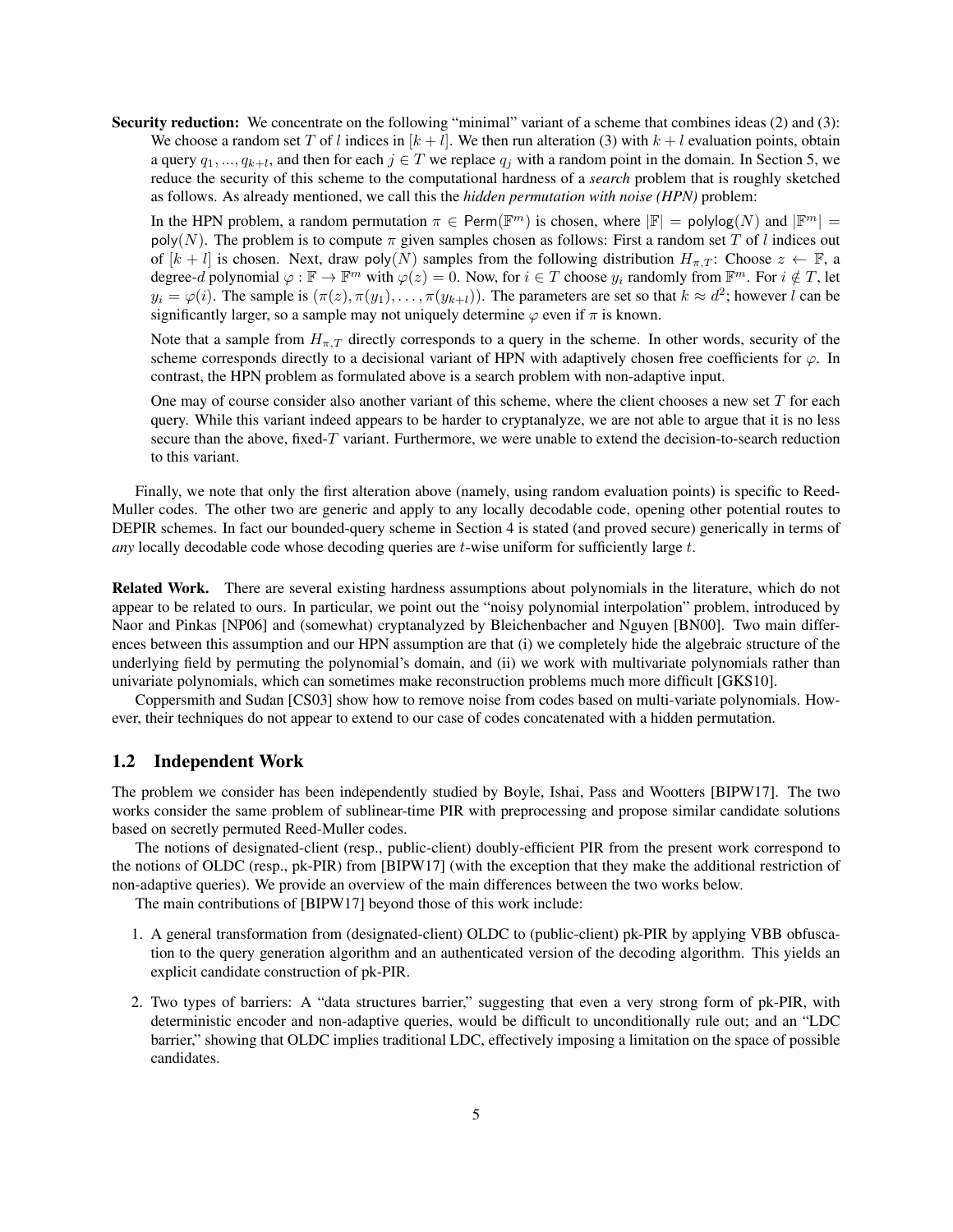- 3. Ruling out (under standard assumptions) a natural "learning" approach for generically breaking constructions based on secret linear codes, by using the power of span programs.
- 4. A proof that any OLDC (or, DEPIR scheme) implies a one-way function.

The main contributions of this work beyond those of [\[BIPW17\]](#page-23-13) include:

- 1. A different variant of the designated-client (OLDC) candidate in which the curve evaluation points used by the decoder are fixed (or made public) but some of the points on the curve are replaced by random noise. A combination of random noise with secret evaluation points is also proposed as a potentially more conservative candidate.
- 2. A search-to-decision reduction for a restricted case of the above fixed-evaluation-point variant, where the location of the noise elements is the same for all queries.
- 3. An efficient variant of the designated client scheme, that is secure in the *bounded-query* case assuming one way functions.

# <span id="page-5-0"></span>2 Defining Doubly Efficient PIR

We define doubly-efficient PIR (DEPIR) schemes within a number of settings. While we only construct DEPIR schemes in few of these settings, we hope that the definitions will be useful as a basis for future work. In all settings, we consider information retrieval schemes with preprocessing that consist of the following five algorithms:

- Keygen takes the security parameter  $1^{\lambda}$  and samples a key k.
- Process takes k and a database  $DB \in \Sigma^N$  and outputs a preprocessed database DB.
- Query takes k and index  $i \in \{1, ..., N\}$  and outputs a query q and local state st.
- Resp takes  $q$  and DB and returns the server answer  $a$ .
- Dec takes k, st, a and returns a data element in  $\Sigma$ .

The correctness and efficiency requirements are obvious:

<span id="page-5-1"></span>Definition 1 (Correct & Doubly Efficient Information Retrieval). *An information retrieval scheme with preprocessing* Π = Keygen, Process, Query, Resp, Dec *, is* correct *if the* correctness error *of* Π *is negligible in* λ*, where* Π *has correctness error*  $\epsilon$  *if for all* DB  $\in \Sigma^N$  *and*  $i \in [N]$  *we have:* 

$$
\Pr[\mathsf{Dec}(\mathsf{st}, a) \neq \mathsf{DB}_i] \leq \epsilon
$$

*in the probability space defined by sampling*

$$
K \leftarrow \mathsf{Keygen}(1^{\lambda}), \mathsf{DB} \leftarrow \mathsf{Process}(K, DB), (q, \mathsf{st}) \leftarrow \mathsf{Query}(K, i), \ a \leftarrow \mathsf{Resp}^{\mathsf{DB}}(q)
$$

*If*  $\epsilon = 0$ *, then*  $\Pi$  *is* perfectly correct.

 $\Pi$  *is* doubly efficient *if all algorithms are polynomial in*  $\lambda$ ,  $|\widetilde{DB}| = poly(\lambda, N)$ *, and* Query, Resp, Dec *are sublinear in* N, where Resp is given RAM access to DB. (Ideally, these algorithms are polylogarithmic in N.)

We consider several levels of security. In all levels, the database and the indices to be read by the client are assumed to be chosen adversarially ("by the environment"). Also, in all levels we only consider honest-but-curious database servers, i.e. we trust the database server to run Resp (and sometimes also Process) as specified. We then consider three main levels with some variants: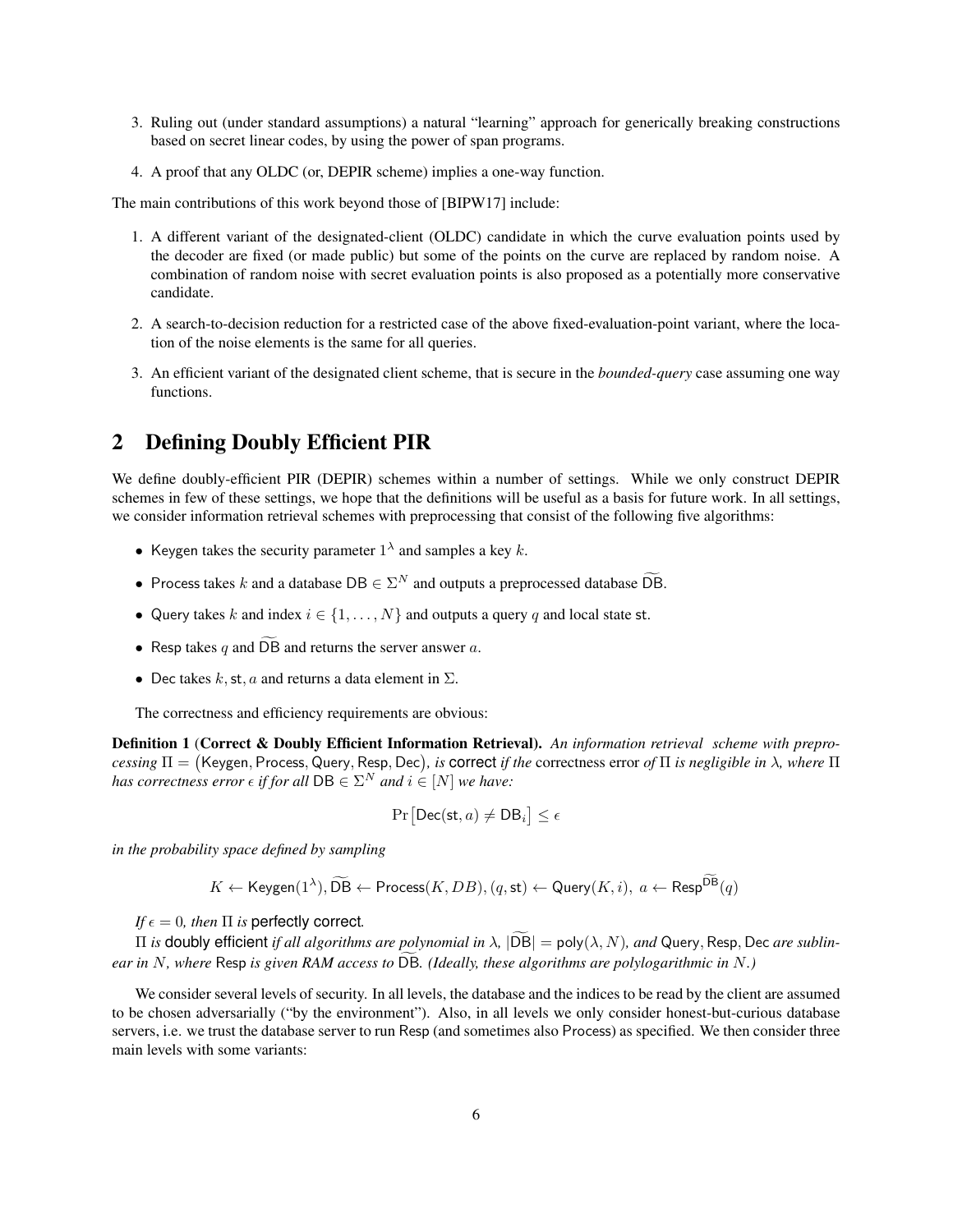- **Designated client:** Here the key k is known only to the client. We consider two variants: One where the server does not even learn the database itself, and the other where the server may learn the database but does not learn the queried locations. We also consider the case of security for only a bounded number of queries.
- **Public client:** Here k is assumed to be public (and honestly generated); however, the randomness used to generate  $k$  is assumed to remain hidden. Since Query is stateless, this means that many clients may query the database concurrently. The server learns the database but not the queried locations. Here (and in the next variant) we consider two cases, depending on whether the database is chosen before  $k$  is known, or adaptively, depending on  $k$ . We also consider the case where Keygen generates an additional secret key that is used only by Process.
- Public preprocessing: This is the same as public client, except that the randomness used by Keygen is public (or, equivalently, Keygen simply outputs is random input.)

Our formal notions of security are inspired by UC security, and can be formulated via realizing appropriate variants of an "ideal PIR functionality". However, for self-containment we present them directly via the following games. (To simplify presentation the notation below considers adversaries and simulators that are stateful throughout the interaction.)

Definition 2 (Designated-Client & bounded-query DEPIR). *A DEPIR scheme* Π = Keygen, Process, Query, Resp, Dec *is* Designated Client *if for any PPT A there exists a polytime simulator* S such that  $REAL_{A,\Pi} \approx IDEAL_{A,S}$ *, where:* REALA,<sup>Π</sup> *is the output of* A *in the following interaction:*

- *1.*  $A \rightarrow DB \in \Sigma^N$  *and obtains*  $\overline{DB} \leftarrow \text{Process}(K, DB)$ *, where*  $K \leftarrow \text{Keygen}(\lambda, N)$ *.*
- *2. Repeat until* A *generates final output:*

*(a) A* generates an index  $i \in [N]$  and obtains  $q \leftarrow$  Query $(K, i)$ .

IDEALA,<sup>S</sup> *is defined as the output of* A *in the following interaction:*

- *1. A outputs a database*  $DB \in \Sigma^N$  *and obtains*  $DB \leftarrow S(\lambda, DB)$ *;*
- *2. Repeat until* A *generates final output:*
	- *(a)* A generates an index  $i \in [N]$  and obtains  $q \leftarrow S$  ().

*If in the above interaction* S *obtains only* N *rather than the entire* DB *then we say that the scheme has also* database privacy.

*If* Keygen *obtains an additional input* B*, and the privacy requirement is modified so that* A *can generate at most* B *queries, then we say that the scheme is* B-bounded DEPIR. *In this case we define the* amortized storage overhead *of the scheme to be*  $|\overrightarrow{DB}|/B$ *.* 

Definition 3 (Public-Client & Public-Preprocessing DEPIR). *A DEPIR scheme* Π = Keygen, Process, Query, Resp, Dec *is* Public-Client *if for any polytime* A *there exists a polytime simulator* S *such that*  $REAL_{A,\Pi} \approx IDEAL_{A,S}$ *, where:* REALA,<sup>Π</sup> *is the output of* A *in the following interaction:*

*1.*  $A(K) \to \text{DB} \in \Sigma^N$ , where  $K \leftarrow \text{Keygen}(\lambda, N)$ ; A obtains  $\text{DB} \leftarrow \text{Process}(K, \text{DB})$ .

*2. Repeat until* A *generates final output:*

*(a) A* generates an index  $i \in [N]$  and obtains  $q \leftarrow$  Query $(K, i)$ .

IDEALA,<sup>S</sup> *is defined as the output of* A *in the following interaction:*

- *1.*  $A(K) \rightarrow DB \in \Sigma^N$ , where  $K \leftarrow S(\lambda, N)$ ; A obtains  $\overline{DB} \leftarrow S(DB)$ .
- *2. Repeat until* A *generates final output:*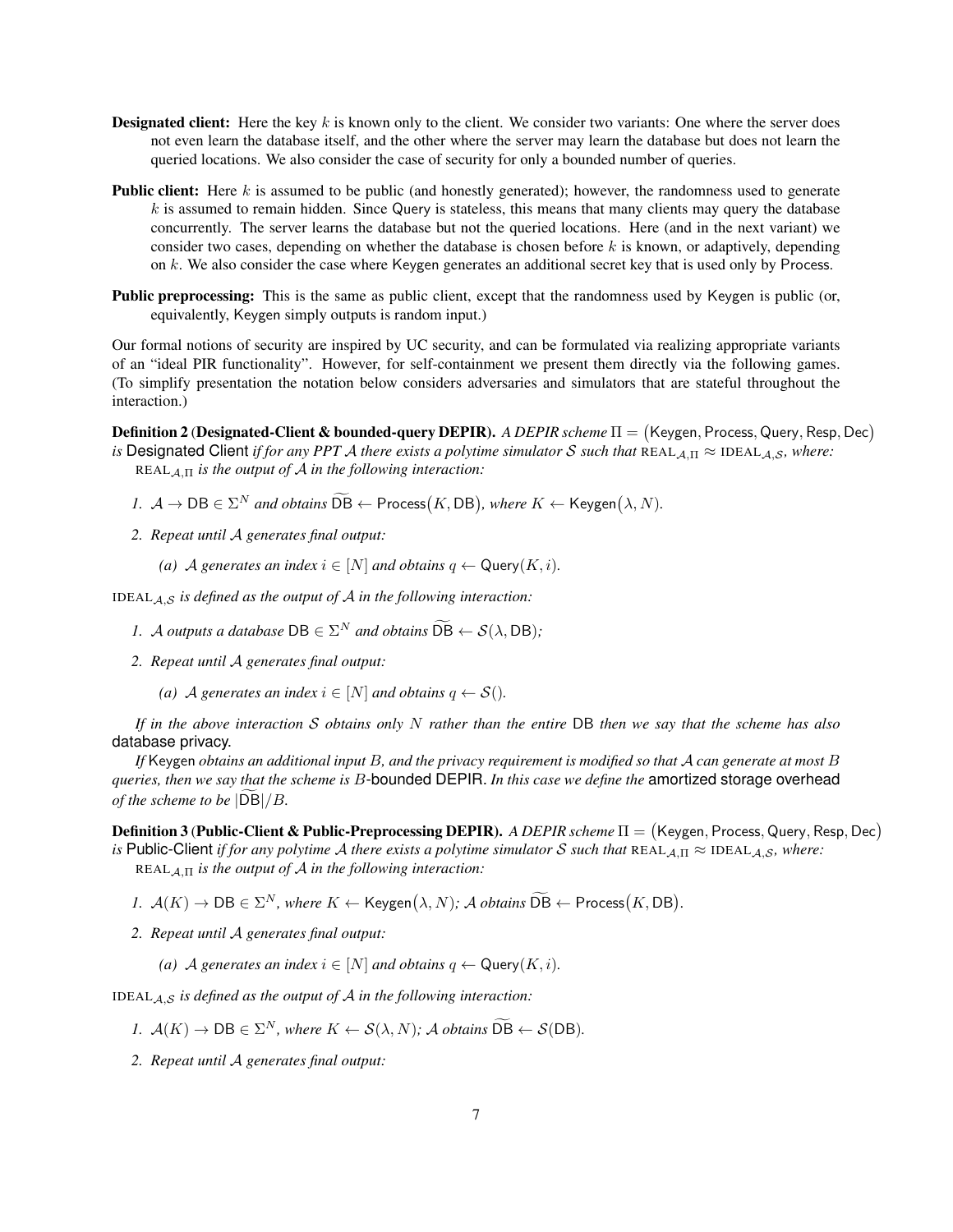*(a)* A generates an index  $i \in [N]$  and obtains  $q \leftarrow S$ .

*If in the above interaction* Keygen *outputs its random input, and* Process *uses no additional randomness other than* K *then we say that the scheme is* public preprocessing.

*If in the above interaction* A *obtains* K *only after generating* DB *then we say that the scheeme has* non-adaptive database generation.

*If in the above interaction S obtains*  $K = \text{Keygen}(\lambda, N)$  *rather than generating it, then we say that the scheme has* global key generation. *If in the above interaction* Keygen *generates an additional key that is used by* Process *and otherwise remains unknown, then we say that the scheme is* public client with secret preprocesing key.

# <span id="page-7-0"></span>3 Failure of A Natural Approach for Public-Preprocessing DEPIR

We present an approach for constructing public-preprocessing DEPIR, and demonstrate its failure. Whether publicpreprocessing doubly efficient PIR schemes exist is left as a fascinating open question.

As sketched in the introduction, a natural approach to constructing public-preprocessing DEPIR is to view the database DB  $\in \{0,1\}^N$  as a function DB :  $H^m \to \{0,1\}$ , where  $H \subset \mathbb{F}$  with  $|H| = \log N$ ,  $\mathbb{F}$  is a finite field of order polylog(N), and  $m = \frac{\log N}{\log \log N}$ . The encoding of DB is done by extending it to an m-variate polynomial  $\widehat{\text{DB}} : \mathbb{F}^m \to \mathbb{F}$  of degree  $|H| - 1$ , where  $\widehat{\text{DB}}(x) = \text{DB}(x)$  for all  $x \in H^m$ .

One may hope to construct query distributions  $\{Q_i\}_{i\in H^m}$  such that

- 1. (**Interpolability**) When sampling  $Q \leftarrow Q_i$ , it holds that  $DB|_Q$  determines  $DB(i)$ . That is, *any* m-variate polynomial q of degree  $|H| - 1$  which agrees with DB on Q also agrees with DB (and therefore DB) on i.
- 2. (Privacy)  $Q_i$  computationally hides i. That is, for any  $i \neq i'$ ,  $Q_i$  and  $Q_{i'}$  are computationally indistinguishable.

Such a construction would immediately give a (public-client) PIR scheme. The server just stores the truth table of DB, and the client makes queries to i by sampling  $Q \leftarrow Q_i$ , asking the server for  $DB_Q$ , and interpolating the returned values to obtain  $DB(i)$ .

For example, one may suggest to construct  $Q_i$  by sampling a uniformly random curve  $\gamma : \mathbb{F} \to \mathbb{F}^m$  of degree  $t = \log^2 k$  such that  $\gamma(0) = i$ . That is,  $\mathcal{Q}_i$  is defined as  $\{\gamma(x_i)\}_{i=0}^d$ , where  $\{x_i\}_{i=0}^d$  are uniformly random distinct points in  $\mathbb{F} \setminus \{0\}$ , and  $d = t \cdot m \cdot (|H| - 1)$  is the degree of  $\widehat{DB} \circ \gamma$ ; A natural justification here is that interpolating  $\{\gamma(x_i)\}\;$  to find  $\gamma(0)$  seems to require knowledge of the evaluation points  $\{x_i\}\;$ . One can also include in the query some number of random points in  $\mathbb{F}^m$  to make interpolation look even harder.

This template can be further generalized by replacing DB with any locally decodable code (LDC) encoding of DB, and appropriately adapting the notion of interpolability.

However, we show that even this general template fails, as long as the LDC in use is *linear* — which rules out the vast majority of the LDCs studied in the literature. We are inspired by a recent work of Kalai and Raz [\[KR17\]](#page-23-14), which shows (among other things) the insecurity of the Reed-Muller instantiation of this template.

**Definition 4.** Let  $C : \Sigma^N \to \Sigma^M$  be a code, and let Q be a subset of [M]. We say that Q determines  $i \in [N]$  if for  $\mathit{every}\ m,m'\in \Sigma^N$  for which  $\mathcal{C}(m)|_Q=\mathcal{C}(m)|_Q,$  it holds that  $m_i=m'_i.$ 

**Proposition 1.** Let  $C : \mathbb{F}^N \to \mathbb{F}^M$  be a linear code. Then there is a poly $(M)$ -time algorithm which takes as input a *set of queries* Q ⊆ [M]*, and outputs all indices* i ∈ [N] *which are determined by* Q*. Furthermore, there are at most* |Q| *such indices.*

*Proof.* Let  $G \in \mathbb{F}^{M \times N}$  be the generator matrix for C. Then Q determines i iff the i<sup>th</sup> standard basis vector  $e_i \in \mathbb{F}^N$ is spanned by the rows of  $G$  which are indexed by  $Q$ . This criterion is efficiently checkable by Gaussian elimination.

To see the "furthermore" part of the proposition, let A denote the set of  $i \in [N]$  which are determined by Q. If |A| were larger than |Q|, then  $(Gm)_{\mathcal{O}}$  would be a compressed encoding of  $m_A$ , which is impossible since  $m_A$  was arbitrary.  $\Box$  $\Box$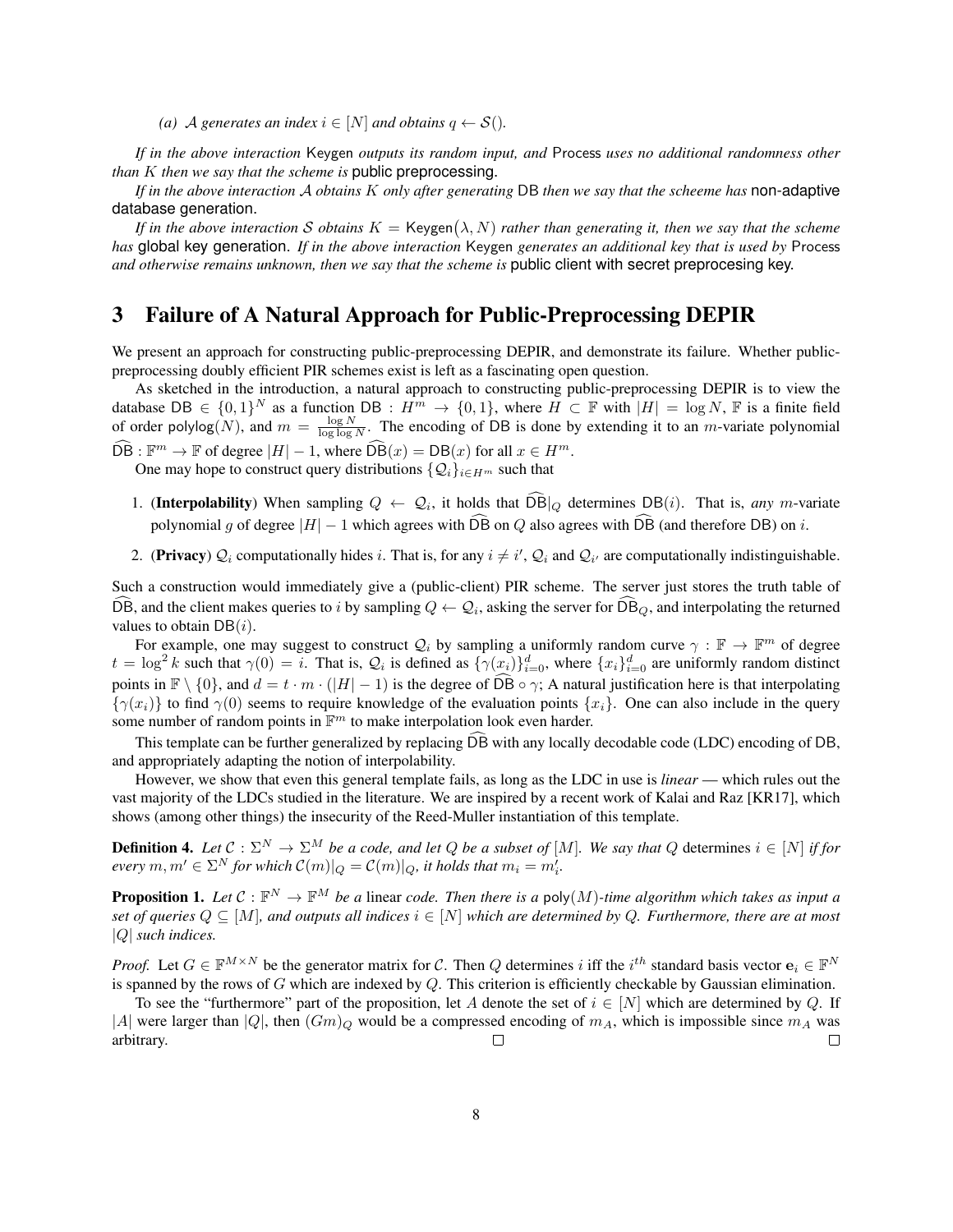## <span id="page-8-0"></span>4 Bounded-Query Designated-Client DEPIR

We consider the case of bounded-query, designated-client DEPIR. We first present a trivial scheme with minimal online work but with large space overhead for the server which also requires a stateful client. Next we present our main bounded-query scheme, which is based on any family of locally decodable codes. When instantiated with the Reed-Muller family of codes (with a generalized decoding procedure), we obtain the following parameters, for a database of size  $N$  and query bound  $B$ :

- The prover and verifier both do polylog $(N)$  online work
- The processed database size and secret key size are both  $|\widetilde{DB}| = \widetilde{O}(B + \text{poly}(N)).$

We emphasize this holds with a *stateless client*. Our construction improves significantly on the trivial scheme, which only supports a single query and cannot be simply scaled up by repetition without having the client maintain updatable long-term state.

Database encryption. In both schemes the first step in the preprocessing of the database is to encrypt each entry, using some semantically secure symmetric encryption, with a key that's part of the clients secret key. Notice that this step makes the encrypted database computationally independent from the plaintext database. For simplicity of presentation, we omit the encryption step from the description of both schemes, and instead assume that the adversary does not see the plaintext database. Instead, it sees only the preprocessed database and the queries. (It is also possible to obtain statistical independence between the plaintext databases and the preprocessed one by using perfectly secure encryption such as one time pad, at the cost of a longer client secret key.)

Organization. The trivial, stateful scheme is presented in Section [4.1\)](#page-8-1). The main scheme is presented and analyzed in Section [4.2.](#page-9-0) Optimality of the analysis is demonstrated in Sections [4.3](#page-13-0) and [4.4.](#page-15-0) Section [4.3](#page-13-0) presents an efficient attack that kicks in as soon as the number of queries exceeds  $|\mathbb{F}^m|$ . The attack is specific for the Reed-Muller instantiation of the scheme. Section [4.4](#page-15-0) provides a more general bound on the key size and communication complexity of any statistically-secure designated client DEPIR.

#### <span id="page-8-1"></span>4.1 A trivial scheme

We note that it is trivial to construct a one-round designated-client PIR scheme with perfect correctness and perfect 1-query security, with server storage  $\tilde{O}(N)$  and server work  $O(1)$ :

- Keygen( $1^{\lambda}$ , N) samples a uniformly random permutation  $\pi : [N] \to [N]$ , and outputs  $K = \pi$ .
- Process $(K, DB)$  outputs  $\widetilde{DB}$ , where

$$
\widetilde{\mathsf{DB}} : [N] \to \{0, 1\}
$$

$$
\widetilde{\mathsf{DB}}(i) = \mathsf{DB}(\pi(i)).
$$

- Query(K, i) outputs (q, st), where  $q = \pi(i)$  and st is the empty string.
- Resp( $\widetilde{DB}$ , q) outputs  $\widetilde{DB}(q)$ .
- Dec(st,  $a$ ) outputs  $a$ .

Extensions and Shortcomings. If the client is allowed to keep long-term state (i.e. remember how many queries it has made), then one can obtain a  $B$ -query scheme by concatenating  $B$  single-query schemes, resulting in server (and client) storage which is  $\tilde{\Theta}(BN)$ . With a *stateless* client however, it is not even clear how to support 2 queries. Furthermore, the storage cost of  $\tilde{\Theta}(BN)$  leaves much to be desired.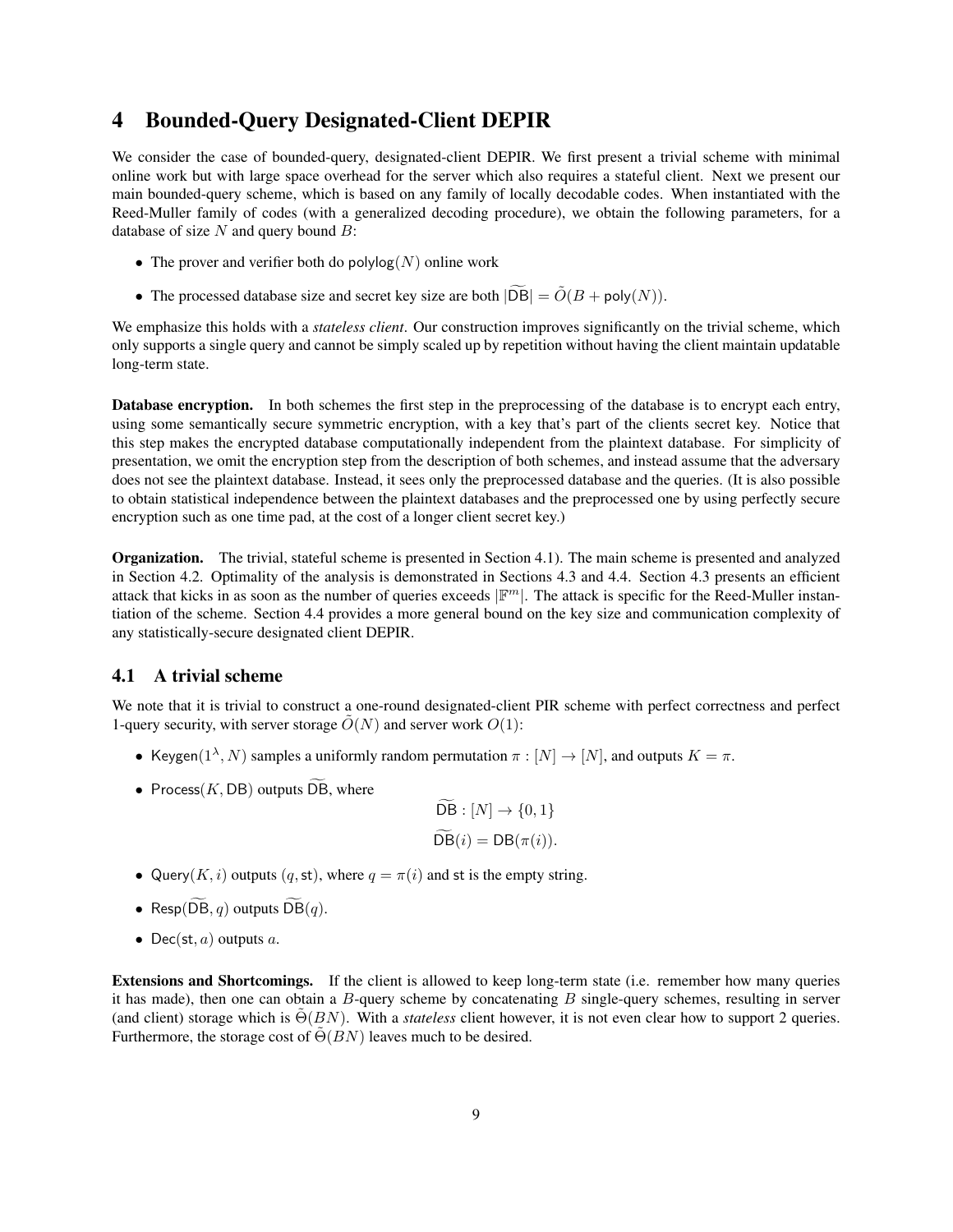#### <span id="page-9-0"></span>4.2 A scheme based on LDCs and random permutations

We show a scheme with a stateless client, parameterized by a query bound  $B$ , which achieves  $B$ -bounded security and server storage of  $B \cdot \text{poly}(\lambda)$  (for sufficiently large B). By using pseudo-randomness, the *client* storage in our schemes can be reduced to poly( $\lambda$ ), where  $\lambda$  is a security parameter for computational hardness. We present our scheme generally based on a weak type of locally decodable code, which we now define.<sup>[2](#page-9-1)</sup> However, we encourage readers to keep in mind the Reed-Muller based scheme mentioned in the intro. Several remarks throughout this section are designed to help in this endeavor.

Definition 5 (Locally Decodable Codes). *A locally decodable code is a tuple* (Enc, Query, Dec) *where:*

- Enc :  $\Sigma^N \to \Sigma^M$  *is a deterministic "encoding" procedure which maps a message m to a codeword c. N is called the message length, and* M *is called the block length.*
- Query *is a p.p.t. algorithm which on input*  $i \in [N]$  *outputs*  $k$  *indices*  $j_1, \ldots, j_k \in [M]$  *along with some decoding state* st*.*
- Dec *is a p.p.t. algorithm which on input* st *and*  $c_{j_1}, \ldots, c_{j_k}$  *outputs*  $m_i$ *.*

The locally decodable code is said to be t-smooth if when sampling  $(\textsf{st},(j_1,\ldots,j_k))\leftarrow \textsf{Query}(i)$ ,  $(j_{s_1},\ldots,j_{s_t})$  is uniformly distributed on  $[M]^t$  for every distinct  $s_1, \ldots, s_t$ .

The secret key is q i.i.d. uniform permutations  $\pi_1, \ldots, \pi_q : [M] \to [M]$ , so a lower key size can be achieved at the cost of computational security by using (small-domain) pseudo-random permutations [\[MRS09\]](#page-23-8). A processed database DB is the tuple (Enc(DB) ∘  $\pi_1, \ldots$ , Enc(DB) ∘  $\pi_q$ ), where composition of Enc(DB) ∈  $\Sigma^M$  with  $\pi_i$  denotes rearrangement of the elements of Enc(DB), as if Enc(DB) were a function mapping  $[M]$  to  $\Sigma$  and  $\circ$  denoted function composition.

More formally, we define a scheme template as follows.

Keygen $(1^{\lambda}, N, B)$ : Pick a t-smooth locally decodable code  $\mathcal{LDC}$  with message length N and a k-query decoding procedure, with parameters chosen so that  $Bk^{t-1} \left(\frac{B}{M}\right)^{\frac{t}{2}-1} \leq 2^{-\lambda-1}$ . See further discussion below on the choice of parameters.

Sample i.i.d. uniform permutations  $\pi_1, \ldots, \pi_k : [M] \to [M]$ . Output  $(\pi_1, \ldots, \pi_k)$  as the secret key. (If  $\mathcal{LDC}$  has additional parameters then they should be output as well.)

Process(sk, DB): If necessary, encode each entry of DB as an element of  $\Sigma$ , so DB lies in  $\Sigma^N$ . Output DB =  $(\widetilde{DB}^{(1)}, \ldots, \widetilde{DB}^{(k)})$ , where  $\widetilde{DB}^{(i)}$  is defined by permuting the coordinates of  $\mathcal{LDC}$ . Enc(DB) by  $\pi_i$ . That is,  $\widetilde{DB}^{(i)}_{\pi_i(j)} =$  $\mathcal{LDC}$ .Enc(DB)<sub>j</sub>.

Query (sk, i): Output  $((\pi_1(j_1), \ldots, \pi_k(j_k)),$  st), where  $((j_1, \ldots, j_k),$  st) is sampled according to  $\mathcal{LDC}$ . Query (i).

 $\frac{\text{Resp}^{\widetilde{\text{DB}}}((\widetilde{j}_1,\ldots,\widetilde{j}_k))}{\text{Output }(\widetilde{\text{DB}}_{\widetilde{j}_1}^{(1)}}$  $(\tilde{j}_1^{\hspace{0.02cm} (1)}, \ldots, \widetilde{\mathsf{DB}}_{\tilde{j}_k}^{\hspace{0.02cm} (k)})$  $\tilde{j}_k^{\left( \nu \right) }$ ).

 $Dec(st, (y_1, \ldots, y_k))$ : Output  $\mathcal{LDC}$ . Dec(st,  $(y_1, \ldots, y_k))$ 

The perfect correctness of this scheme follows from the correctness of the underlying LDC.

<span id="page-9-1"></span><sup>&</sup>lt;sup>2</sup>Our definition differs from the standard definition of locally decodable codes in that it does not require any robustness against codeword errors, and we assume that the decoding queries are non-adaptive.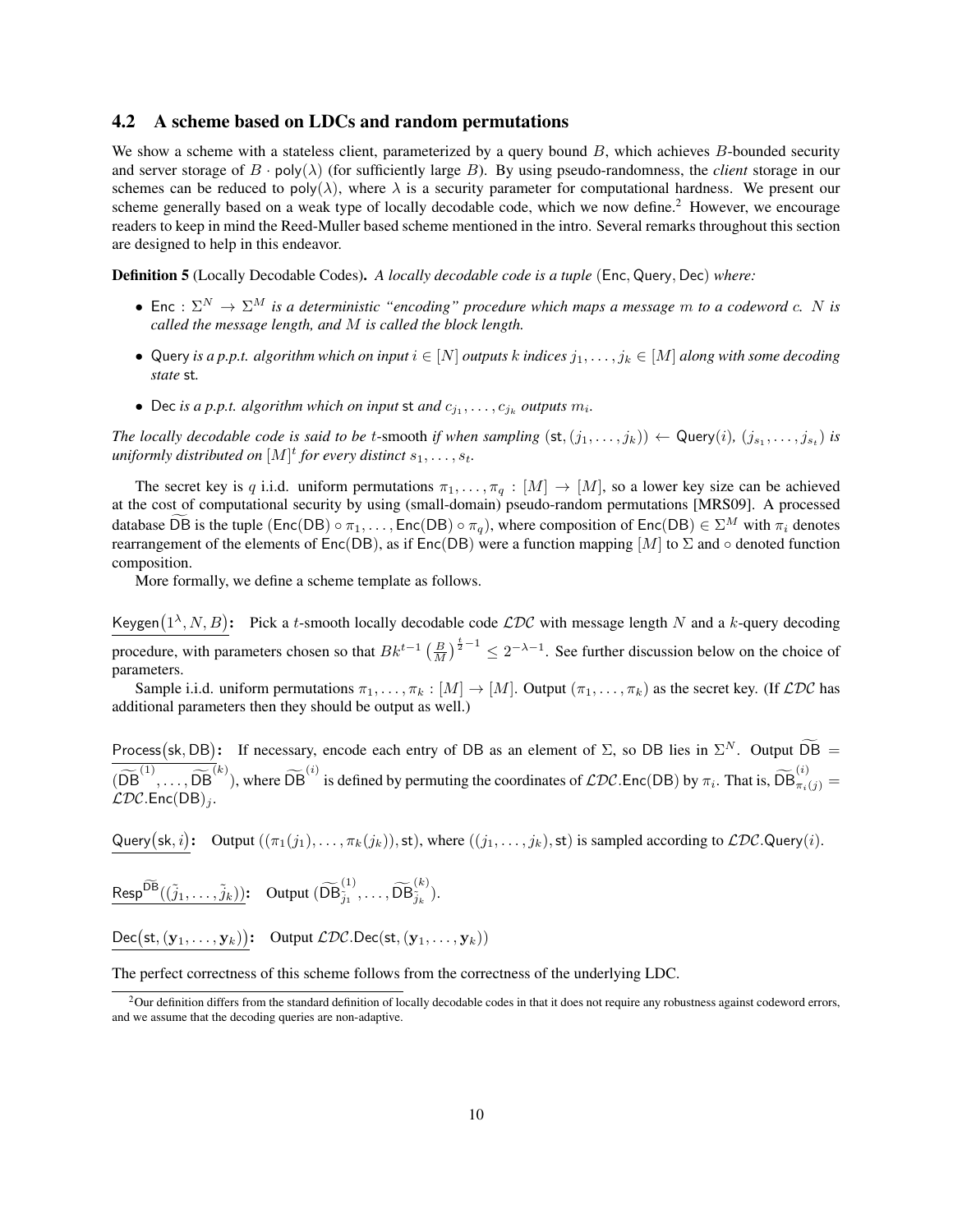**The Reed-Muller Based Scheme** The following polynomial-based code is a natural choice for instantiating our scheme. It is t-smooth because of the t-wise independence of degree t polynomials. Choose a finite field  $\mathbb{F}$ , integer m and a subset  $H \subset \mathbb{F}$  such that  $|H|^m = N$  and  $|\mathbb{F}|^m = M$ . For correctness, we require that  $|\mathbb{F}| \geq m \cdot t \cdot (|H| - 1) + 1$ .

- Enc: Identify  $DB \in \{0,1\}^N$  with a map  $H^m \to \{0,1\}$  and let  $\widetilde{DB} : \mathbb{F}^m \to \mathbb{F}$  be the low degree extension. Output  $\widetilde{\mathsf{DB}} \in \mathbb{F}^{\mathbb{F}^m}$ .
- Query: Identify  $i \in [N]$  with  $\mathbf{z} \in H^m$  and choose a random degree-t curve  $\varphi : \mathbb{F} \to \mathbb{F}^m$  such that  $\varphi(0) = \mathbf{z}$ . For k at least  $m \cdot t \cdot (|H| - 1)$ , output the query  $(\mathbf{x}_1, ..., \mathbf{x}_k) \in \mathbb{F}^{mk}$  where  $\mathbf{x}_i = \varphi(i)$ .
- Dec: Given responses  $(a_1, \ldots, a_k) \in \mathbb{F}^k$ , let  $\widetilde{\varphi} : \mathbb{F} \to \mathbb{F}$  be the unique univariate polynomial of degree at most  $k 1$ <br>such that  $\widetilde{\varphi}(i) = \varphi$ . Output  $\widetilde{\varphi}(0)$ such that  $\widetilde{\varphi}(i) = a_i$ . Output  $\widetilde{\varphi}(0)$ .

Let us see how the LDC constraints are satisfiable by a concrete code, and with what parameters.

**Example Parameters: Low Work** For (relative) simplicity, assume that  $N^4 \le B \le \frac{2^{\lambda}}{\lambda^3}$ . Then one can set  $|H| = \lambda$ ,  $m = \frac{\log N}{\log \lambda}$  ( $\leq \frac{\lambda}{4}$ ), and  $|\mathbb{F}| = (2\lambda^6 B)^{1/m}$ . With this choice of parameters  $M = 2\lambda^6 B$ , and there is a t-smooth, k-query decoding procedure (via curves) with  $t = 2(\lambda + \log(2Bk) + 1)$  and  $k = \lambda^3$  (as required for correctness of decoding,  $|\mathbb{F}| \geq B^{1/m} \geq \lambda^4 \geq k$ , and  $k = \lambda^3 \geq (\lambda - 1)4(\lambda + 1)\frac{\lambda}{4} \geq (|H| - 1) \cdot m \cdot t$ .

$$
2Bk^{t-1} \left(\frac{B}{M}\right)^{t/2-1} = 2Bk \left(\frac{Bk^2}{M}\right)^{t/2-1} = 2Bk2^{-t/2+1} = 2^{-\lambda}
$$

Thus we obtain an amortized storage overhead (defined in Section [2\)](#page-5-0), server overhead, and client overheads which are all poly( $\lambda$ ) (respectively  $\lambda^6$ ,  $\lambda^3$ , and  $\lambda^3$ ).

**Example Parameters: Low Server Storage.** Let  $\epsilon > 0$  be any constant. Let  $|H| = \max(\lambda, N^{\epsilon})$  and  $m = \frac{\log N}{\log |H|}$  $(\leq \frac{1}{\epsilon})$ . Suppose for simplicity that  $\lambda \leq N^{\epsilon} \leq 2^{\lambda}$  and  $B \leq 2^{\lambda}$ . Let t and k be such that  $t \geq 2(\lambda + \log(2Bk) + 1)$  and  $k \geq m \cdot t \cdot (|H|-1)$ , which can be achieved by setting  $k = O(\lambda \cdot N^{\epsilon})$  and  $t = O(\lambda)$ . Let  $|\mathbb{F}| = \max(k, (2k^2B)^{1/m})$ . With this choice of parameters  $M = \max(N \cdot \lambda^{1/\epsilon}, 2k^2B)$ , which in particular is  $N \cdot \text{poly}(\lambda)$  whenever  $B =$  $o\left(\frac{N^{1-2\epsilon}}{\lambda^2}\right)$ . This yields

$$
2Bk^{t-1}\left(\frac{B}{M}\right)^{t/2-1} = 2Bk\left(\frac{Bk^2}{M}\right)^{t/2-1} \leq 2^{-\lambda}
$$

We leave further optimization of parameters (or instantiation with different locally decodable codes) to future work.

#### 4.2.1 Proving Security

<span id="page-10-1"></span>**Theorem 1.** *For any database size, any bound*  $B$  *on the number of queries, and any value*  $\lambda$  *for the security parameter, the above SSPIR scheme is a* B*-bounded designated client DEPIR scheme with statistical* 2 −λ *-security. Furthermore, the scheme provides database privacy.*

*Proof.* We show that every query (for the first B queries) is statistically close to a distribution that is simulatable given the adversary's view thus far. First, by the principle of deferred decision, we can think of the random permutations  $\pi_1, \ldots, \pi_k$  as being lazily defined, input-by-input as needed. Thus the adversary's view of the  $\ell^{th}$  query  $(\pi_1(j_1), \ldots, \pi_k(j_k))$  only reveals, for every  $i \in [k]$ , the subset of prior queries which also had  $\pi_i(j_i)$  as their  $i^{th}$ coordinate. Let  $S_1, \ldots, S_k \subseteq [\ell - 1]$  denote these subsets.

<span id="page-10-0"></span>Next, we observe that  $S_1, \ldots, S_k$  inherit t-wise independence from the underlying t-smooth LDC. Furthermore, we have for each i that  $S_i = \emptyset$  with probability at least  $1 - \frac{B}{M}$ . Our main lemma, which at this point directly implies security of our scheme, says that all such distributions are within a total variational distance ball of diameter  $\epsilon = 2k^{t-1} \left(\frac{B}{M}\right)^{t/2-1}$ . The advantage of an unbounded adversary is then  $B\epsilon$ .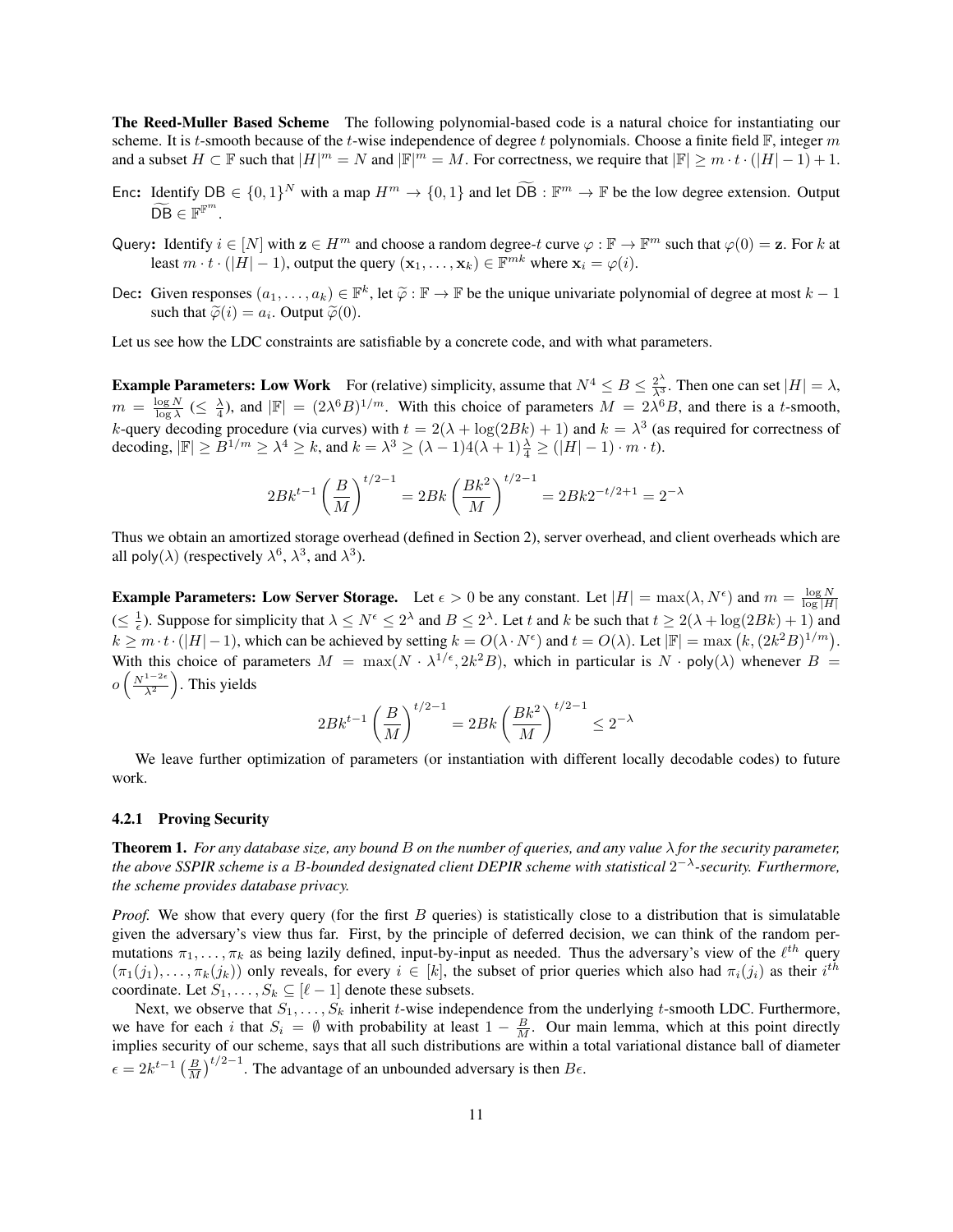**Lemma 1.** Let  $\bar{X} = (X_1, \ldots, X_k)$  and  $\bar{Y} = (Y_1, \ldots, Y_k)$  be *t*-wise independent random variables with the same *marginals (i.e. for each i,*  $X_i$  *and*  $Y_i$  *are identically distributed), such that for each*  $i \in [k]$ *, there is a value*  $\star$  *such that*  $Pr[X_i = \star] \ge 1 - \epsilon$ . Then  $d_{\text{TV}}(\bar{X}, \bar{Y}) \le (k\epsilon)^{t/2} + k^{t-1}\epsilon^{t/2-1} \le 2k^{t-1}\epsilon^{t/2-1}$ 

*Proof.* We first show that  $\bar{X}$  and  $\bar{Y}$  each have only  $t/2$  non- $\star$  values, except with probability at most  $(ke)^{t/2}$ .

<span id="page-11-1"></span>**Claim 1.**  $Pr[|\{i : X_i \neq \star\}| \geq t/2] \leq (k\epsilon)^{t/2}$ , and the same holds with  $Y_i$  in place of  $X_i$ .

*Proof.* For any  $I \subset [k]$  with  $|I| < t$ , the probability that  $X_i \neq \star$  for all  $i \in I$  is at most  $\epsilon^{|I|}$  by t-wise independence. The number of i for which  $X_i \neq \star$  is at least  $t/2$  iff for some  $I \subset [k]$  with  $|I| \geq t/2$ , it holds that for every  $i \in I$ ,  $X_i \neq \star$ . So by a union bound,

<span id="page-11-0"></span>
$$
\Pr\left[\left|\left\{i: X_i \neq \star\right\}\right| \geq t/2\right] \leq \binom{k}{t/2} \cdot \epsilon^{t/2} \leq (k\epsilon)^{t/2}.
$$

With this claim in hand, define G as the set of  $z_1, \ldots, z_k$  for which  $|\{i : z_i \neq \star\}| < t/2$ . The above claim then says that  $Pr[\bar{X} \notin G]$  and  $Pr[\bar{Y} \notin G]$  are each at most  $(ke)^{t/2}$ . We then have

$$
d_{\text{TV}}(\bar{X}, \bar{Y}) = \frac{1}{2} \sum_{\bar{z} = z_1, \dots, z_k} \left| \Pr[\bar{X} = \bar{z}] - \Pr[\bar{Y} = \bar{z}] \right|
$$
  
\n
$$
\leq \frac{1}{2} \left( \Pr[\bar{X} \notin G] + \Pr[\bar{Y} \notin G] + \sum_{\bar{z} \in G} \left| \Pr[\bar{X} = \bar{z}] - \Pr[\bar{Y} = \bar{z}] \right| \right)
$$
  
\n
$$
\leq (k\epsilon)^{t/2} + \frac{1}{2} \sum_{\bar{z} \in G} \left| \Pr[\bar{X} = \bar{z}] - \Pr[\bar{Y} = \bar{z}] \right|.
$$
 (1)

We now bound the second term of Eq. [\(1\)](#page-11-0). We begin by rewriting, for any  $\bar{z} \in G$ , the event  $\bar{X} = \bar{z}$  as the conjunction of two not necessarily independent events. Let I denote the set of coordinates where  $\bar{z}$  is not  $\star$ , i.e.  $I \stackrel{\text{def}}{=} \{i : z_i \neq \star\}$ . Then  $\bar{X} = \bar{z}$  iff both

- 1.  $\bar{X}$  and  $\bar{z}$  agree on their restrictions to *I*, i.e.  $\bar{X}_I = \bar{z}_I$ .
- 2.  $X_i = \star$  for every  $i \notin I$ . As short-hand, we write this event as  $\bar{X}_{\sim I} = \star$ .

We can therefore profitably rewrite  $Pr[\bar{X} = \bar{z}] = Pr[\bar{X}_I = \bar{z}_I] \cdot Pr[\bar{X}_{\sim I} = \star | \bar{X}_I = \bar{z}_I]$  and similarly  $Pr[\bar{Y} = \bar{X}_I]$  $\overline{z}$ ] = Pr $[\overline{Y}_I = \overline{z}_I] \cdot \overline{Pr}[\overline{Y}_{\sim I} = \overline{x}_I]$ . By t-wise independence, the probability that  $\overline{X}_I = \overline{z}_I$  is exactly the same as the probability that  $\overline{Y}_i = \overline{z}_I$  (since  $|I| < t/2$ ). Hence the difference of these probabilities has a common factor  $\bar{X}_I = \bar{z}_I = \bar{Y}_I = \bar{z}_I$ , which can be factored out to yield

<span id="page-11-4"></span>
$$
\Pr[\bar{X}_I = \bar{z}_I] \cdot \left| \Pr[\bar{X}_{\sim I} = \star | \bar{X}_I = \bar{z}_I] - \Pr[\bar{Y}_{\sim I} = \star | \bar{Y}_I = \bar{z}_I] \right| \tag{2}
$$

<span id="page-11-3"></span>**Claim 2.** For all  $I \subset [k]$  such that  $|I| < t/2$ , and all  $\overline{z}_I$ , it holds that

$$
\left| \Pr\left[X_{\sim I} = \star | X_I = \bar{z}_I \right] - \Pr\left[Y_{\sim I} = \star | Y_I = \bar{z}_I \right] \right| \leq 2(k - |I|)^{t-1} \epsilon^{t/2 - 1} \leq 2k^{t-1} \epsilon^{t/2 - 1}.
$$

*Proof.* All we really need about the conditional distributions  $X_{\sim I} | X_I = \overline{z}_I$  and  $Y_{\sim I} | Y_I = \overline{z}_I$  are that they are t/2wise independent. This  $t/2$ -wise independence follows from the fact that  $\bar{X}$  and  $\bar{Y}$  are t-wise independent, and the events  $X_I = \bar{z}_I$  and  $Y_I = \bar{z}_I$  depend on fewer than  $t/2$  coordinates of  $\bar{X}$  and  $\bar{Y}$ , respectively. We also only need, for each  $i \notin I$ , the single bit of whether or not  $X_i = \star$ .

<span id="page-11-2"></span>So it suffices for us to prove the following slightly more abstract lemma. This lemma can be viewed as a special case of a natural generalization of Braverman's celebrated result that poly-logarithmic independence fools  $AC<sup>0</sup>$ [\[Bra09\]](#page-23-15). Instead of AC<sup>0</sup> our predicate is a single conjunction (with fan-in  $n = k - |I|$ ), but the lemma does not follow directly from [\[Bra09\]](#page-23-15) because any individual  $X_i'$  might not be uniformly distributed on  $\{0, 1\}$ .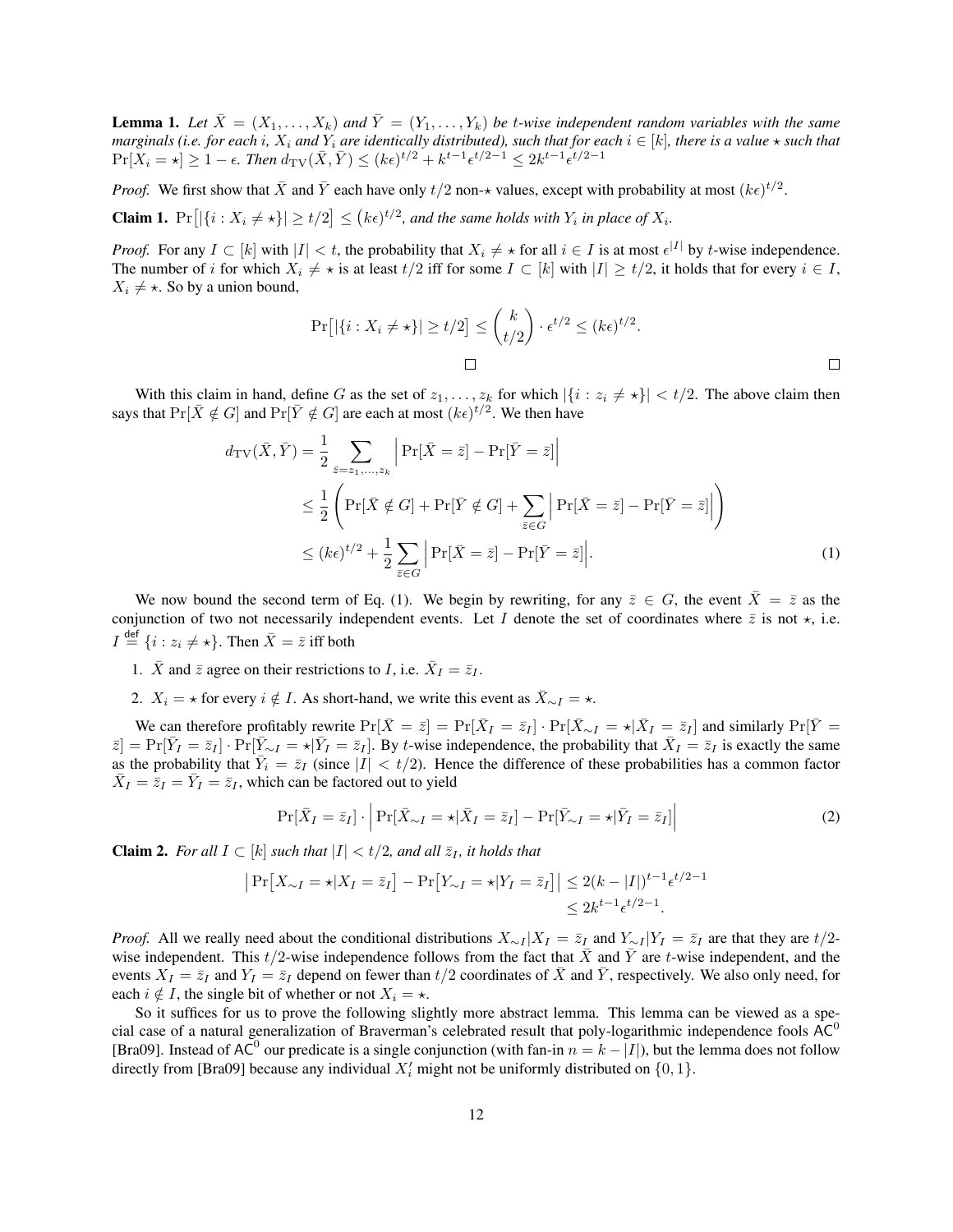**Lemma 2.** If  $(X'_1, \ldots, X'_n)$  are t'-wise independent  $\{0,1\}$ -valued random variables such that  $\mathbb{E}[X'_i] = \Pr[X'_i =$  $1] \geq 1 - \epsilon$  *for all i, then* 

$$
\left| \mathbb{E} \left[ \prod_{i=1}^n X_i' \right] - \prod_{i=1}^n \mathbb{E} [X_i'] \right| \le 2n(n^2 \epsilon)^{t'-1}
$$

*Proof.* For any subset  $S \subseteq [n]$ , write  $X'_S$  to denote the product  $\prod_{i \in S} X'_i$ . Let  $\epsilon_i$  denote  $1 - \mathbb{E}[X'_i]$  With this notation, we want to bound  $\left| \mathbb{E}[X'_{[n]}] - \prod_{i=1}^{n} (1 - \epsilon_i) \right|$ . By the principle of inclusion-exclusion, we have

$$
\mathbb{E}[X'_{[n]}] = 1 + \sum_{\emptyset \neq S \subseteq [n]} (-1)^{|S|} \mathbb{E}[1 - X'_{S}]
$$
  
= 1 +  $\sum_{0 < |S| \le t'} (-1)^{|S|} \mathbb{E}[1 - X'_{S}] + \sum_{t' < |S| \le n} (-1)^{|S|} \mathbb{E}[1 - X'_{S}]$   
= 1 +  $\sum_{0 < |S| \le t'} \prod_{i \in S} (-\epsilon_{i}) + \sum_{t' < |S| \le n} (-1)^{|S|} \mathbb{E}[1 - X'_{S}],$  (3)

where the last equality is by  $t'$ -wise independence. Comparing Eq. [\(3\)](#page-12-0) to the binomial expansion

<span id="page-12-0"></span>
$$
\prod_{i=1}^{n} (1 - \epsilon_i) = 1 + \sum_{0 < |S| \le n} \prod_{i \in S} (-\epsilon_i),\tag{4}
$$

we just need to bound the last term of Eq. [\(3\)](#page-12-0) (If C denotes a bound which holds for any  $X'_1, \ldots, X'_n$ , then it must also apply to  $\sum_{0<|S|\leq n} \prod_{i\in S} (-\epsilon_i)$ . As a result we have  $|\mathbb{E}[X'_{[n]}] - \prod_{i=1}^n (1-\epsilon_i)| \leq 2C$ ). We bound

$$
\left| \sum_{t' < |S| \le n} (-1)^{|S|} \mathbb{E}[1 - X'_S] \right| = \left| \mathbb{E} \left[ \sum_{t' < |S| \le n} (-1)^{|S|} (1 - X'_S) \right] \right|
$$
\n
$$
\le \mathbb{E} \left[ \left| \sum_{t' < |S| \le n} (-1)^{|S|} (1 - X'_S) \right| \right]
$$
\n
$$
= \mathbb{E} \left[ \left| \sum_{S \subseteq \{i: X'_i = 0\}} (-1)^{|S|} \right| \right]
$$
\n(5)

We bound Eq. [\(5\)](#page-12-1) via the basic fact that for any B-bounded random variable Z, we have  $\mathbb{E}[Z] \leq B \cdot \Pr[Z > 0]$ . We apply this fact with

<span id="page-12-1"></span>
$$
Z = \left| \sum_{\substack{S \subseteq \{i:X'_i=0\} \\ |S| > t}} (-1)^{|S|} \right|.
$$

Z is 0 if  $|\{i : X'_i = 0\}| \le t'$ , which happens with probability at least  $1 - (n\epsilon)^{t'-1}$  by Fact [1,](#page-11-1) so Pr[Z >  $[0]$  ≤  $(n\epsilon)^{t'-1}$ . When this is not the case, we bound Z via the elementary combinatorial identity  $\sum_{S \subseteq [n]} (-1)^{|S|}$  =  $\sum_{i=0}^{n}(-1)^{i}\binom{n}{i} = 0$  (this follows from the binomial expansion of  $(1 - 1)^{n}$ ), obtaining

$$
Z = \left| \sum_{\substack{S \subseteq \{i:X'_i=0\} \\ |S| \le t'}} (-1)^{|S|} \right| \le {n \choose t'} \le n^{t'}.
$$

This implies  $\mathbb{E}[Z] \leq (n\epsilon)^{t'-1} n^{t'} \leq n(n^2\epsilon)^{t'-1}$ . Substituting into Eq. [\(5\)](#page-12-1) concludes the proof of Lemma [2.](#page-11-2)  $\Box$   $\Box$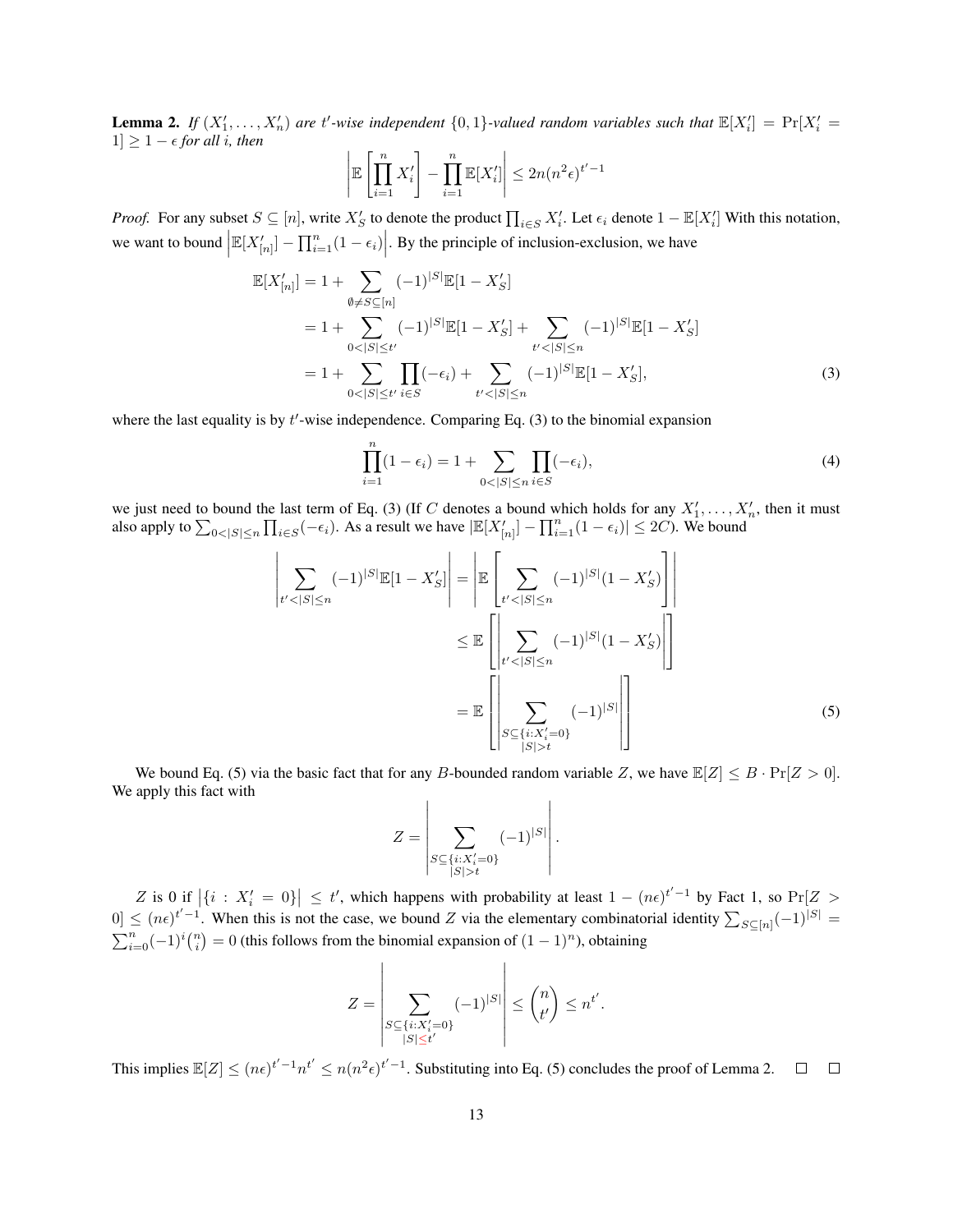Claim [2](#page-11-2) follows by applying Lemma 2 with  $n = k - |I|$  and  $t' = t/2$ .  $\Box$  $\Box$ 

 $\Box$ 

Substituting Eq. [\(2\)](#page-11-4) into Eq. [\(1\)](#page-11-0) and applying the following claim concludes the proof of Lemma [1.](#page-10-0)  $\Box$ 

Theorem [1](#page-10-1) follows from the discussion preceding the statement of Lemma [1,](#page-10-0) and from the fact that we chose an LDC for which  $2Bk^{t-1} \left(\frac{B}{M}\right)^{t/2-1} = 2^{-\lambda}$  $\Box$  $\Box$ 

#### <span id="page-13-0"></span>4.3 A Linear Attack if Too Many Queries are Asked

In this section we describe a technique for analyzing the query data which arises when the number of queries exceeds B. Our technique gives an attack which, in some situations, breaks the (unbounded-query) security of the (bounded-query secure) scheme from Section [4.2.](#page-9-0) Our attack utilizes extra properties of the underlying LDC which are not without loss of generality, but are nevertheless natural and satisfied by the Reed-Muller based LDC, as well as other choices based on polynomials. Roughly speaking, our attack exploits extra linear structure in the  $\mathcal{LDC}$ . Query and LDC.Dec procedures. Readers familiar with polynomial-based codes will recognize the properties we use as abstractions of properties commonly used in those settings.

#### 4.3.1 Intuition and Overview

**Extra Properties of LDC.** Recall  $\mathcal{LDC} = (\mathcal{LDC} \cdot \text{Enc}, \mathcal{LDC} \cdot \text{Query}, \mathcal{LDC} \cdot \text{Dec})$ . The encode and query procedures are randomized maps

$$
\mathcal{LDC}
$$
.Enc:  $\{0,1\}^N \to \Sigma^{[M]}$ ; and  $\mathcal{LDC}$ .Query:  $[N] \to [M]^k$ ;

we assume  $\mathcal{LDC}$ . Dec is a public operation and so  $\mathcal{LDC}$ . Query outputs no decoding state st. We assume that  $[M]$  is a vector space over some finite field F, and that  $[N] \subset [M]$  (not necessarily a subspace). Note in our Reed-Muller example, we had  $[N] = H^m \subset \mathbb{F}^m = [M]$ . Moreover, we assume there exists some subspace  $V \subset [M]^k$  such that for each  $i \in [N]$ ,  $\mathcal{LDC}$ . Query $(i)$  outputs a random element from an affine coset of V, denoted  $V_i \subset [M]^k$ . In the Reed-Muller case, V is the set of  $(x_1, \ldots, x_k)$  for which there exists a curve  $\varphi : \mathbb{F} \to \mathbb{F}^m$  of degree at most t satisfying  $\varphi(0) = 0$  and such that  $\mathbf{x}_s = \varphi(s)$  for  $s = 1, \dots, k$ . The affine shift  $V_i$  for  $i \in H^m$  is the set of  $\vec{\mathbf{x}}$  which lie on a low degree curve satisfying  $\varphi(0) = i$  instead of  $\varphi(0) = 0$ . We furthermore assume that for any distinct  $s_1, \ldots, s_{t+1} \in [k] \cup \{\text{index}\},\$  there exists a linear map  $\psi_{\vec{s}} : [M]^{t+1} \to [M]$  such that  $\psi_{\vec{s}}(\mathsf{V}_i |_{\vec{s}}) = i$  for all  $i \in [N],$ where  $V_i|_{s}$  denotes the projection of  $V_i$  onto the coordinates  $\vec{s}$  (if  $s = \text{index then } V_i|_{s} = i$ ). For Reed-Muller, these linear maps are interpolation. Note this last property implies that  $\mathcal{LDC}$ . Query :  $[N] \to [M]^k$  is an error-correcting code with good distance since queries to distinct  $i, i' \in [N]$  can agree in at most t places. This last property also means that  $\dim(V) \leq t \cdot \dim([M])$ . Our scheme requires  $\mathcal{LDC}$  to be t–smooth so  $\dim(V) \geq t \cdot \dim([M])$ , thus  $\dim(V) = t \cdot \dim([M])$ . Finally, we require that  $\mathcal{LDC}$  is locally *correctable* rather than just decodeable. This means that LDC.Query supports queries to any codeword symbol, rather than only message symbols *i.e.*, LDC.Query supports any  $i \in [M]$  rather than just  $i \in [N]$ . This means that the  $|M|$  different affine planes  $\{V_i\}_{i \in [M]}$ , together form a subspace  $\hat{V} \subset [M]^k$  of dimension  $(t+1) \cdot \dim([M])$ . Note that the following distributions are identical:

- 1. draw  $i \leftarrow [M], (j_1, \ldots, j_k) \leftarrow V_i$ , output  $(i, j_1, \ldots, j_k)$ ;
- 2. draw  $(j_1, \ldots, j_k) \leftarrow \hat{V}$  and output  $(i, j_1, \ldots, j_k)$  where  $(j_1, \ldots, j_k) \in V_i$ .

This will be useful moving forward.

**Our Attack.** Concretely, we describe an attack which, given  $B = M^{1+o(1)}$  queries  $\{(j_{\alpha,1},...,j_{\alpha,k})\}_{\alpha=1}^B$  from either: 1) all from  $\mathsf{V}_i$  for a fixed  $i \in [M]$ ; or 2) from  $\mathsf{V}_{i_\alpha}$  for random  $i_\alpha \leftarrow [M]$ , distinguishes between (1) and (2). We emphasize that this is an attack on the  $\mathcal{LDC}$  but not exactly an attack on the DEPIR scheme, because the distinguisher in the DEPIR security game only gets to see queries from  $V_i$  for  $i \in [N]$  and not  $i \in [M] - [N]$ . This assumption is mainly to simplify the analysis; we show in Section [5.4](#page-21-0) how to analyze the attack (in a different context) without making this assumption (but using more queries).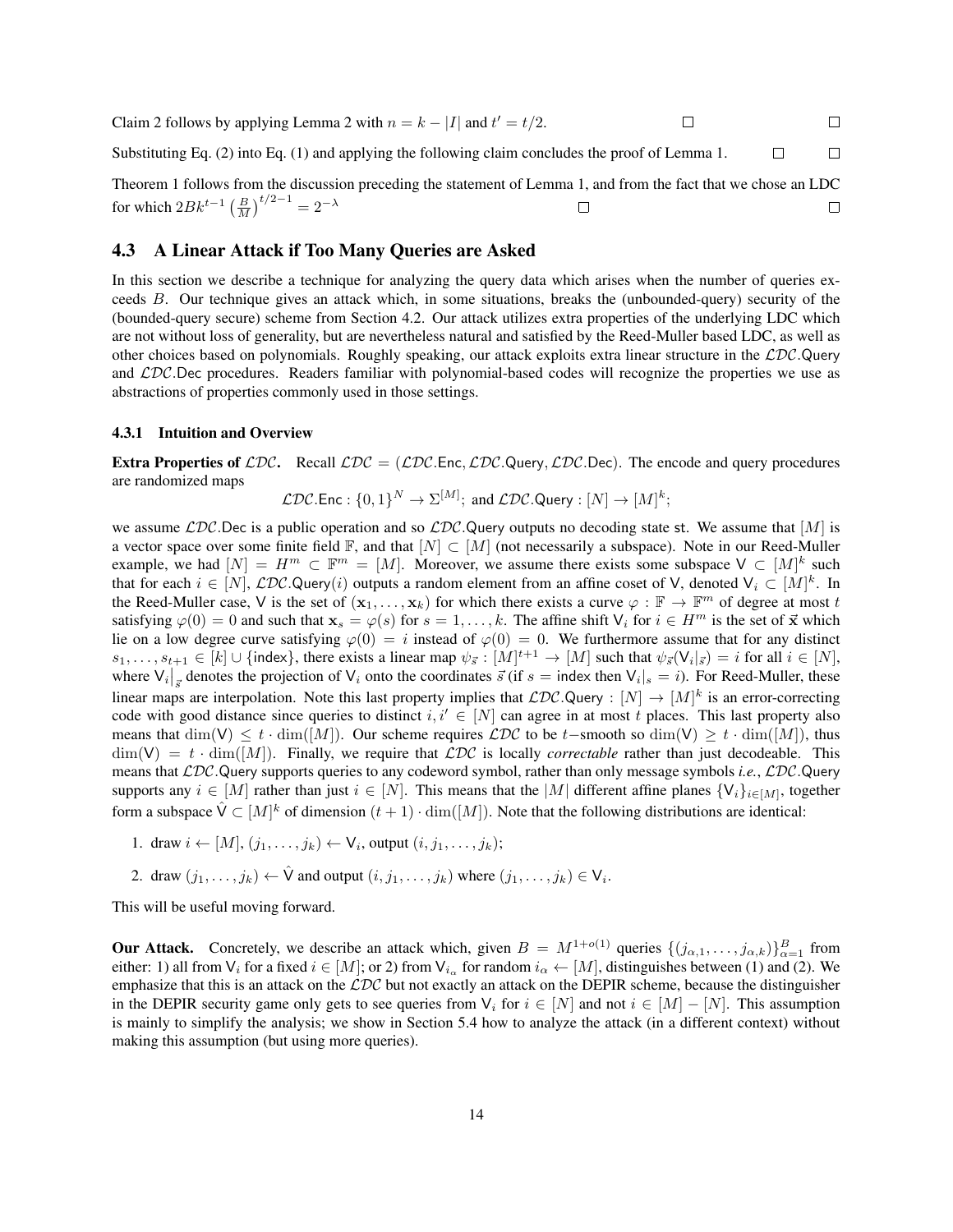Notation. Since we are assuming that the query spaces,  $V_i$ , are affine planes, membership in the  $V_i$  is decided by the linear equation:  $\vec{v} \in V_i$  iff  $\psi_{\vec{s}}(\vec{v}) = i$  for any  $\vec{s} \subset [k]$ . From now on, however, we will not be explicit about the  $\vec{s}$  or the linear maps  $\psi_{\vec{s}}$ , we will just talk about the linear equation " $\vec{v} \in V_i$ ". (For the specific case of Reed-Muller codes, the coefficients of the linear equation are the Lagrange coefficients that correspond to the points where  $\varphi$  is evaluated.)

**Intuition.** The high-level idea of the attack is the following. First, initialize variables  $\{v_{s,j_s'}\}_{(s,j_s)\in[k]\times[M]}$  which take values in [M]. The intention is that  $\mathbf{v}_{s,j_s'} = j_s$  if  $\pi_s(j_s) = j_s'$ . For each query  $(j'_{\alpha,1}, \ldots, j'_{\alpha,k})$ , add the constraint  $\vec{v}_{j'_\alpha} \in V_i$  to a list L of linear constraints on the  $\{v_{s,j_s}\}\$  where  $\vec{v}_{j'_\alpha}$  is shorthand for  $(v_{1,j'_{\alpha,1}}, \dots v_{k,j'_{\alpha,k}})$ . After enough constraints have been added to L, we will be in one of two cases depending on whether the queries  $(j'_{\alpha,1},\ldots,j'_{\alpha,k})$  are all to the same index or are to random indices. In the first case, there will exist non-constant assignments to the  $v_{s,j'_s}$ which satisfy all constraints in L; in the second case all satisfying assignments are constant. This distinction allows the two cases to be efficiently distinguished.

**The QueryDist Algorithm.** Set  $B = k \lambda M^{1+o(1)}$ .

**Input:**  $\{(j'_{\alpha,1},\ldots,j'_{\alpha,k})\}_\alpha$ 

- 1. Initialize variables  $\{v_{s,j_s}\}_{(s,j_s')\in[k]\times[M]}$  taking values in  $[M]$ , and a list L of linear constraints on the  $v_{s,j_s'}$  to  $\emptyset$ . Also fix  $i \in [N]$  arbitrarily.
- 2. For  $\alpha \in \{1, \ldots, B\}$ , add  $\vec{v}_{j'_\alpha} \in V_i$  to L, where  $\vec{v}_{j'_\alpha}$  is short for  $(\mathbf{v}_{1, j'_{\alpha,1}}, \ldots, \mathbf{v}_{k, j'_{\alpha,k}})$ .
- 3. Checks whether there is a non-constant assignment to the  ${v_{s,j'}\}$  which satisfies the constraints in L. If so, output <u>fixed</u>, if not output <u>random</u>. An assignment is constant if for all  $(s, j'_s, j''_s)$ ,  $\mathbf{v}_{s, j'_s} = \mathbf{v}_{s, j''_s}$ .

Note that QueryDist runs in time poly( $\lambda, B, M$ ). Step 3 involves checking whether the space of satisfying assignments is contained in the space of constant assignments; this is possible to do efficiently using Gaussian elimination. All other steps are clearly polytime.

**Lemma 3.** Assume  $k > 2t$ ,  $|\mathbb{F}|^{-t} = 2^{-\Omega(\lambda)}$ , and all of the assumptions mentioned in the previous paragraph. If QueryDist *is given inputs*  $\{(j_{\alpha,1},\ldots,j_{\alpha,k})\}$  *which are all queries for the same index, it outputs* fixed *with probability 1.* If given {(j<sub>α,1</sub>, . . . , j<sub>α,k</sub>)} which are queries to random indices, it outputs <u>random</u> with probability 1 − 2<sup>-Ω(λ)</sup> over *the queries.*

*Proof.* If the  $\{(j_{\alpha,1},\ldots,j_{\alpha,k})\}$  are all queries to i, then the assignment  $\mathbf{v}_{s,j_s'} = \pi_s^{-1}(j_s')$  is non-constant and satisfies every constraint in L since  $(\pi_1^{-1}(j'_{\alpha,1}), \ldots, \pi_k^{-1}(j'_{\alpha,k})) \in V_i$  for all  $\alpha$ . If they are all queries to some other  $i' \neq i$ , then L can be satisfied by setting  $\mathbf{v}_{s,j_s'} = (\pi_s')^{-1}(j_s')$  where  $\pi_s' = \pi_s \circ \tau_s$  and the  $\tau_s$  are any permutations such that  $(\tau_1,\ldots,\tau_k)(V_i) = V_{i'}$ . Therefore, QueryDist outputs fixed with probability 1. We complete the proof by showing that if the  $\{(j'_{\alpha,1},\ldots,j'_{\alpha,k})\}$  are queries for random indices then with overwhelming probability, any assignment to the  $\mathbf{v}_{s,j_s}$  which satisfies all constraints in L must be constant.

Fix any assignment to the  $\mathbf{v}_{s,j_s}$  satisfying L and for  $s = 1, \ldots, k$  let  $\sigma_s : [M] \to [M]$  be the map which sends  $j'_s$  to the vector assigned to  $\mathbf{v}_{s,j'_s}$ . We will show that each  $\sigma_s$  is constant. Since the assignment satisfies L, for every  $(j'_{\alpha,1},\ldots,j'_{\alpha,k})$ , for all  $\alpha$ ,  $(\sigma_1(j'_{\alpha,1}),\ldots,\sigma_k(j'_{\alpha,k})) \in V_i$ . Recall that drawing  $(j'_{\alpha,1},\ldots,j'_{\alpha,k})$  consists of drawing  $i_{\alpha} \leftarrow [N] = [M]$  and  $(j_{\alpha,1}, \ldots, j_{\alpha,k}) \leftarrow V_{i_{\alpha}}$ . Therefore, every  $(j_{\alpha,1}, \ldots, j_{\alpha,k}) \leftarrow V_{i_{\alpha}}$  drawn to produce the input to QueryDist satisfies  $\vec{\sigma} \circ \vec{\pi}(\vec{j}_{\alpha}) \in V_i$ , where  $\vec{\sigma} \circ \vec{\pi}(\vec{j})$  is shorthand for  $(\sigma_1 \circ \pi_1(j_{\alpha,1}), \ldots, \sigma_k \circ \pi_k(j_{\alpha,k}))$ .

Say an assignment to  $\{v_{s,j_s}\}\$ is BAD if  $Pr_{(j_1,...,j_k)\leftarrow \hat{V}}[\vec{\sigma}\circ \vec{\pi}(\vec{j}) \in V_i] < (1-1/|\mathbb{F}|)$ . Note,

$$
\mathrm{Pr}_{\{\vec{j}_{\alpha}\}}\left[\exists \text{ BAD satisfying assignment}\right] < M^{kM} \cdot \left(1 - \frac{1}{|\mathbb{F}|}\right)^B = 2^{-\Omega(\lambda)},
$$

when  $B = k\lambda M^{1+o(1)}$ , so we can assume that the assignment underlying  $\sigma$  is not BAD.

Now, fix  $(j_1, \ldots, j_t) \in [M]^t$  such that  $\Pr_{\vec{j} \leftarrow \hat{V}} [\vec{\sigma}(\vec{j}) \in V_i | (j_1, \ldots, j_t)] \geq (1 - 1/|\mathbb{F}|)$ . Note drawing  $\vec{j} \leftarrow \hat{V}$ conditioned on fixed  $(j_1, \ldots, j_t)$  requires drawing just one more coordinate, say  $j_{t+1}$ , randomly from [M] (using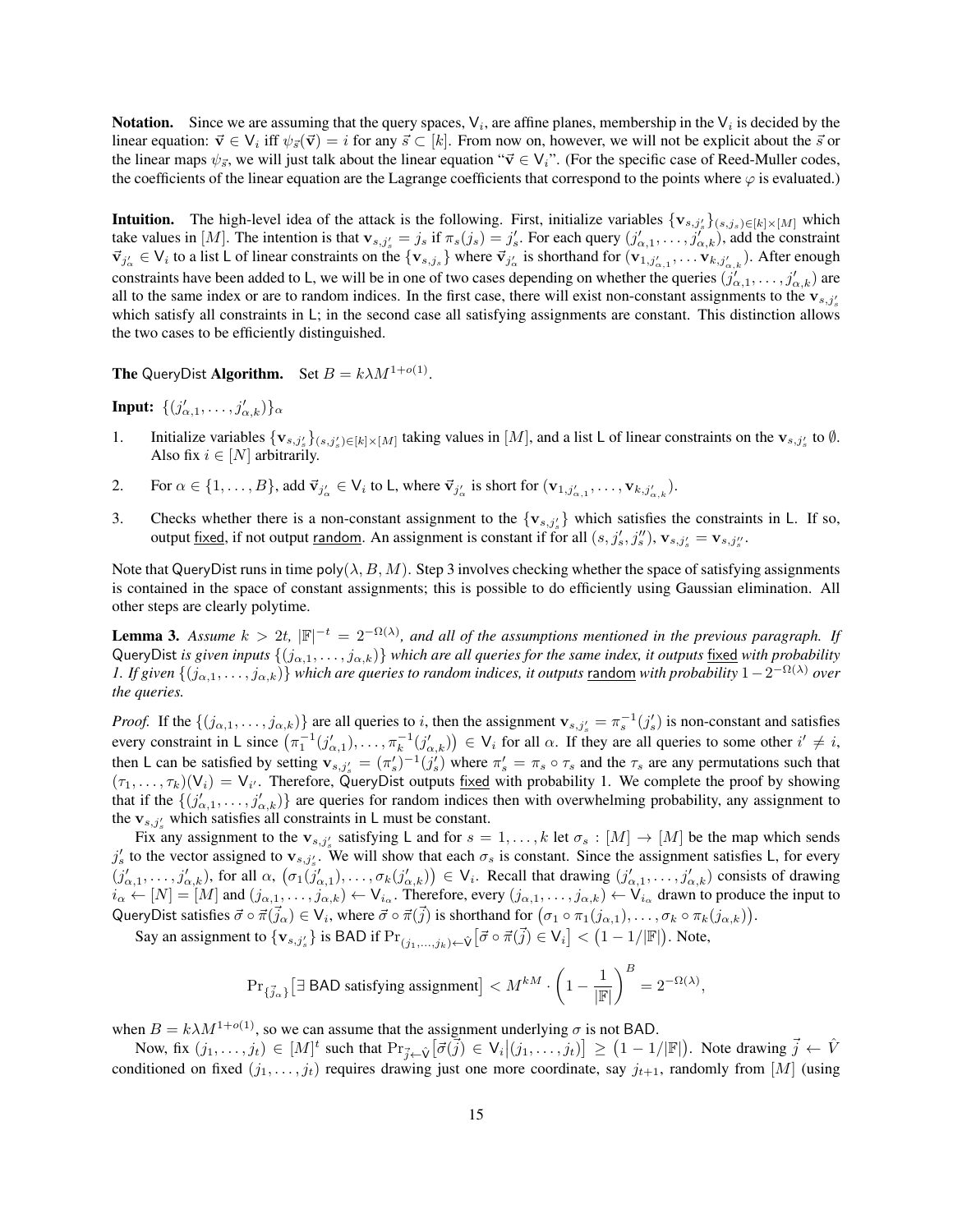the extra property as well as interpolation). Now, having fixed  $(j_1, \ldots, j_t)$ , for  $s \in [k]$ , let  $\overline{j}_s = \sigma_s \circ \pi_s(j_s)$ . Let  $j_{t+1}^* \in [M]$  be the unique value such that  $(\bar{j}_1, \ldots, \bar{j}_t, j_{t+1}^*)$  is consistent with  $V_i$ . It follows that

$$
\textstyle \Pr_{j_{t+1} \leftarrow [M]} \Big[ \bar{j}_{t+1} = j^*_{t+1} \Big] \geq 1 - \frac{1}{|\mathbb{F}|}
$$

and so  $\sigma_{t+1} \circ \pi_{t+1}$  (hence  $\sigma_{t+1}$ ) takes a constant value on a  $(1 - 1/|\mathbb{F}|)$ —fraction of its inputs. The same is true for all of the  $\sigma_s$ . For each s, let  $j_s' \in [M]$  be the most likely value of  $\sigma_s$ . We show that either  $\sigma_s(j_s) = j_s'$  with probability 1 for all s, in which case the assignment is constant; or else with high probability,  $\vec{\sigma} \circ \vec{\pi}(\vec{j}_{\alpha}) \notin V_i$  for some  $\alpha$ , so the assignment does not satisfy L.

By the  $t$ −smoothness of  $\mathcal{LDC}$ , Claim [1](#page-11-1) implies

$$
\mathrm{Pr}_{\overline{j}\leftarrow\hat{\mathsf{V}}}\left[ ^{\#}\{s\in[k]: \overline{j}_s\neq j'_s\}>t\right] \leq \big(k/|\mathbb{F}|\big)^t=2^{-\Omega(\lambda)}.
$$

It follows that with high probability, for any  $\alpha, \alpha',$ 

$$
\Delta\big(\vec{\sigma}\circ\vec{\pi}(\vec{j}_{\alpha}),\vec{\sigma}\circ\vec{\pi}(\vec{j}_{\alpha'})\big)\leq\Delta\big(\vec{\sigma}\circ\vec{\pi}(\vec{j}_{\alpha}),\overline{j})\big)+\Delta\big(\overline{j},\vec{\sigma}\circ\vec{\pi}(\overline{j}_{\alpha'})\big)\leq 2t,
$$

where  $\Delta$  is Hamming distance. Therefore,  $\vec{\sigma} \circ \vec{\pi}(\vec{j}_{\alpha})$  and  $\vec{\sigma} \circ \vec{\pi}(j_{\alpha'})$  share at least  $k - 2t > t$  of their coordinates. The interpolation assumption implies  $\vec{\sigma} \circ \vec{\pi}(\vec{j}_{\alpha}) = \vec{\sigma} \circ \vec{\pi}(\vec{j}_{\alpha'})$  for all  $\alpha, \alpha'$ . Therefore,  $\sigma$  is constant and the result follows.  $\Box$  $\Box$ 

#### <span id="page-15-0"></span>4.4 Limits on statistical DEPIR

We show that in any B-bounded information-theoretically secure (designated client) PIR, either:

- The server's responses are almost as long as the database, or
- The length of the secret key is almost  $B$ .

The bound holds even for schemes with only imperfect correctness and security. This in particular implies that the bound holds even for schemes, like the one above, which provides information-theoretic security except for the use of pseudorandom permutations for permuting the database.

#### 4.4.1 Answer Size in Public Client PIR

First, we show that a *public-client* PIR cannot achieve both information theoretic security and non-trivial succinctness. The intuition is that (by statistical security) a single query is indistinguishable from a query to any other index, so the server's answer contains almost all the information about the database. Let  $|a|$  denote the size of a server's response – i.e. the length of an output of Resp.

<span id="page-15-1"></span>Theorem 2. *In any statistically* δ*-secure public-client DEPIR with correctness error :*

$$
|a| \ge (1 - H(\epsilon + \delta))N - O(\log N).
$$

*In fact, this lower bound holds even if the PIR is only* non-adaptively δ*-secure.*

*Proof.* Suppose the PIR is non-adaptively  $\delta$ -secure. Then

Claim 3. *There is an algorithm* Reconstruct *such that for any database* DB*,*

$$
\mathbb{E}\left[\Delta(\mathsf{DB}', \mathsf{DB})\right] \ge (1 - \epsilon - \delta)N
$$

*in the probability space defined by sampling*

$$
(\mathsf{pk},\mathsf{sk}) \leftarrow \mathsf{Keygen}(1^{\lambda},N)
$$
  
\n
$$
\widetilde{\mathsf{DB}} \leftarrow \mathsf{Process}(\mathsf{sk},\mathsf{DB})
$$
  
\n
$$
(q,\mathsf{st}) \leftarrow \mathsf{Query}(\mathsf{pk},0)
$$
  
\n
$$
a \leftarrow \mathsf{Resp}(q,\widetilde{\mathsf{DB}})
$$
  
\n
$$
\mathsf{DB}' \leftarrow \mathsf{Reconstruct}(\mathsf{pk},q,a).
$$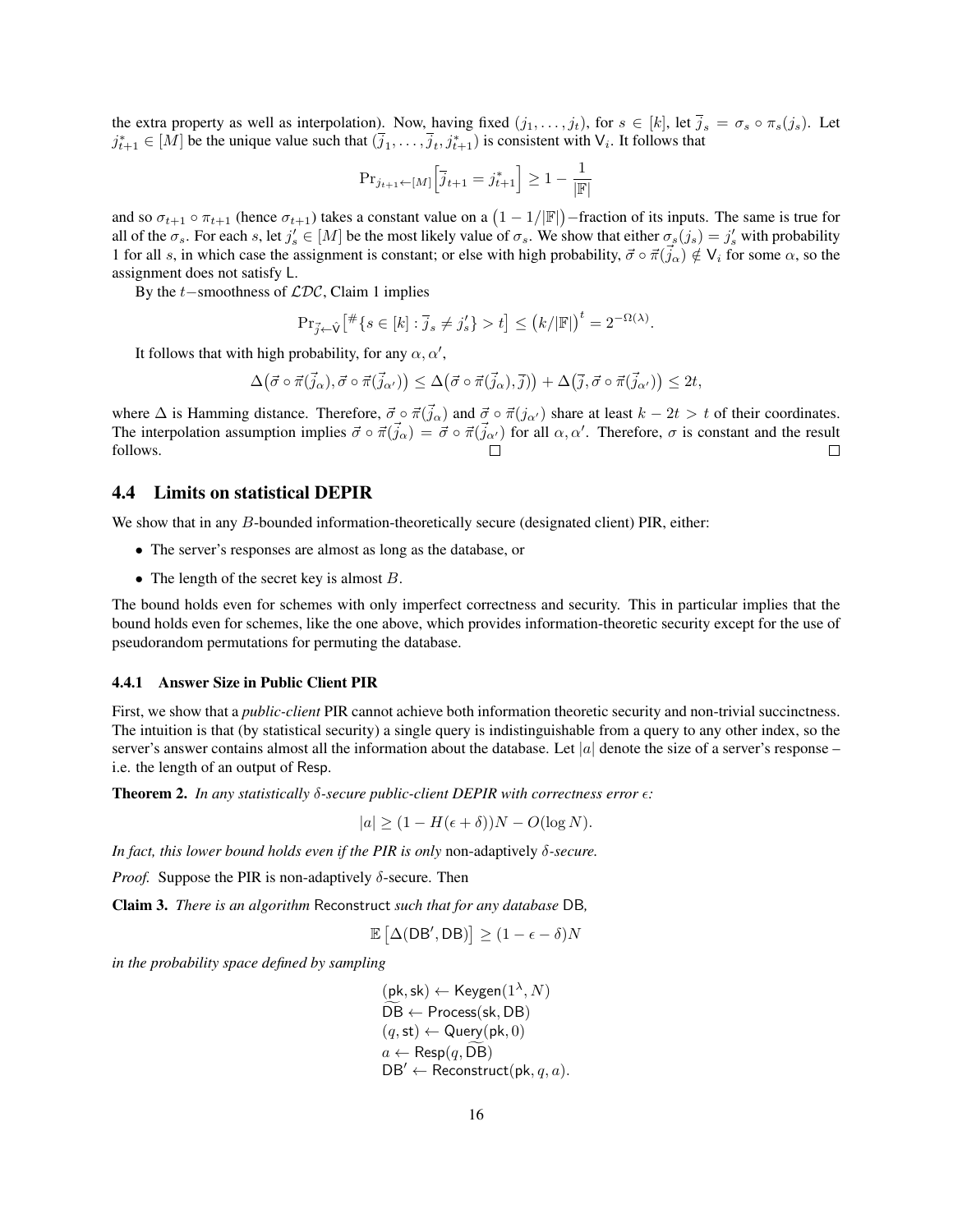*Proof.* Reconstruct is an algorithm which does the following: Given (pk, q, a), it samples  $st_1, \ldots, st_N$ , where each  $st_i$ is independently sampled from the distribution of the state st obtained by sampling  $(q', \text{st}) \leftarrow \text{Query}(\text{pk}, i)$  conditioned on  $q' = q$ . Finally Reconstruct outputs DB' such that for each i, DB $q' = Dec(st_i, a)$ . By linearity of expectation, it suffices to show that for a uniformly random i,  $Pr[DB_i = Dec(st_i, a)] \ge 1 - \epsilon - \delta$ .

By the non-adaptive  $\delta$ -security, if we instead sample  $(q, st) \leftarrow$  Query(pk, i), this change modifies the distribution of (DB, pk, q) by statistical distance at most  $\delta$ . Since a is a function of (pk, q), and  $st_i$  is a function of (pk, q, a), the distribution of  $(DB, a, st_i)$  and therefore the probability that  $DB_i = Dec(st_i, a)$  also changes by at most  $\delta$ . However, the modified experiment induces a distribution of (DB, pk, q, st<sub>i</sub>) which is exactly as if one had sampled  $(q, st_i)$   $\leftarrow$ Query(pk, i). Thus in the modified experiment,  $Pr[DB_i = Dec(st_i, a)] \ge 1 - \epsilon$ , which means that in the original experiment  $Pr[DB_i = Dec(st_i, a)] \ge 1 - \epsilon - \delta$ .  $\Box$  $\Box$ 

**Claim 4.** A random variable  $X \in \{0,1\}^N$  with expected Hamming weight is at most  $\epsilon N$  (with  $\epsilon \leq \frac{1}{2}$ ) has entropy at *most*  $H(\epsilon)N + O(\log N)$ .

*Proof.* We can partition the set of N-bit strings based on their Hamming weight. It is clear that the maximal entropy of X is achieved only when the distribution of X is uniform within each class. In other words, an entropy-maximizing distribution takes the form  $\sum_{i=0}^{N} w_i U_i$ , where  $U_i$  is the uniform distribution on strings with Hamming weight i and  $\{w_i\}$  are non-negative weights summing to 1. The entropy of this distribution is  $-\sum_i w_i \log w_i + \sum_i w_i H(U_i)$ , which is at most  $\sum_i w_i H(U_i) + \log(N + 1)$ . So we want to maximize  $\sum_i w_i H(U_i) = \sum_i w_i \log {N \choose i}$  subject to the constraint that  $\sum_i w_i \cdot i \leq \epsilon N$ .

We have the bound

$$
\sum_{i} w_{i} \log {N \choose i} = O(\log N) + \sum_{i} w_{i} H\left(\frac{i}{N}\right) N \qquad \text{by Stirling's formula}
$$
\n
$$
\leq O(\log N) + H\left(\sum_{i} \frac{w_{i} \cdot i}{N}\right) N \qquad \text{by Jensen's inequality}
$$
\n
$$
\leq O(\log N) + H(\epsilon)N \qquad \text{because } \sum_{i} \frac{w_{i} \cdot i}{N} \leq \epsilon \leq \frac{1}{2}
$$

To prove the theorem, we use the following basic fact. If  $X$  and  $Y$  are random variables, then

$$
0 \le H(X) - H(X|Y) \le H(Y).
$$

We apply this where  $X = DB$  is uniformly random (i.e. has entropy N), and  $Y = a$ . Conditioning on the value of a can reduce the entropy of DB by at most |a|. The fact that Reconstruct produces DB<sup>'</sup> which agrees in expectation with DB on at least  $(1 - \epsilon - \delta)N$  locations implies that  $H(DB|a) \leq H(\epsilon + \delta)N + O(\log N)$ . Thus

$$
|a| \ge N - (H(\epsilon + \delta)N + O(\log N)) = (1 - H(\epsilon + \delta))N - O(\log N),
$$
  
the proof of Theorem 2

 $\Box$ 

which concludes the p

#### 4.4.2 Key Size for Designated Client PIR

The idea behind our lower bound on key size for a designated client scheme is that releasing the key turns the scheme into a public client scheme, which by Theorem [2](#page-15-1) must be insecure. Since the key is a piece of information which causes a dramatic change in the entropy of a random variable, it must be long.

**Theorem 3.** *In any B-bounded-query statistically*  $\delta_{dc}$ -secure,  $(1 - \epsilon)$ -correct designated-client DEPIR, the key size |skdc| *satisfies:*

$$
|\mathsf{sk}_{\mathsf{dc}}| \ge \left(1 - 2\delta_{\mathsf{dc}} - H\left(\frac{1 - \delta_{\mathsf{pc}}}{2}\right)\right) \cdot B - O(\log B)
$$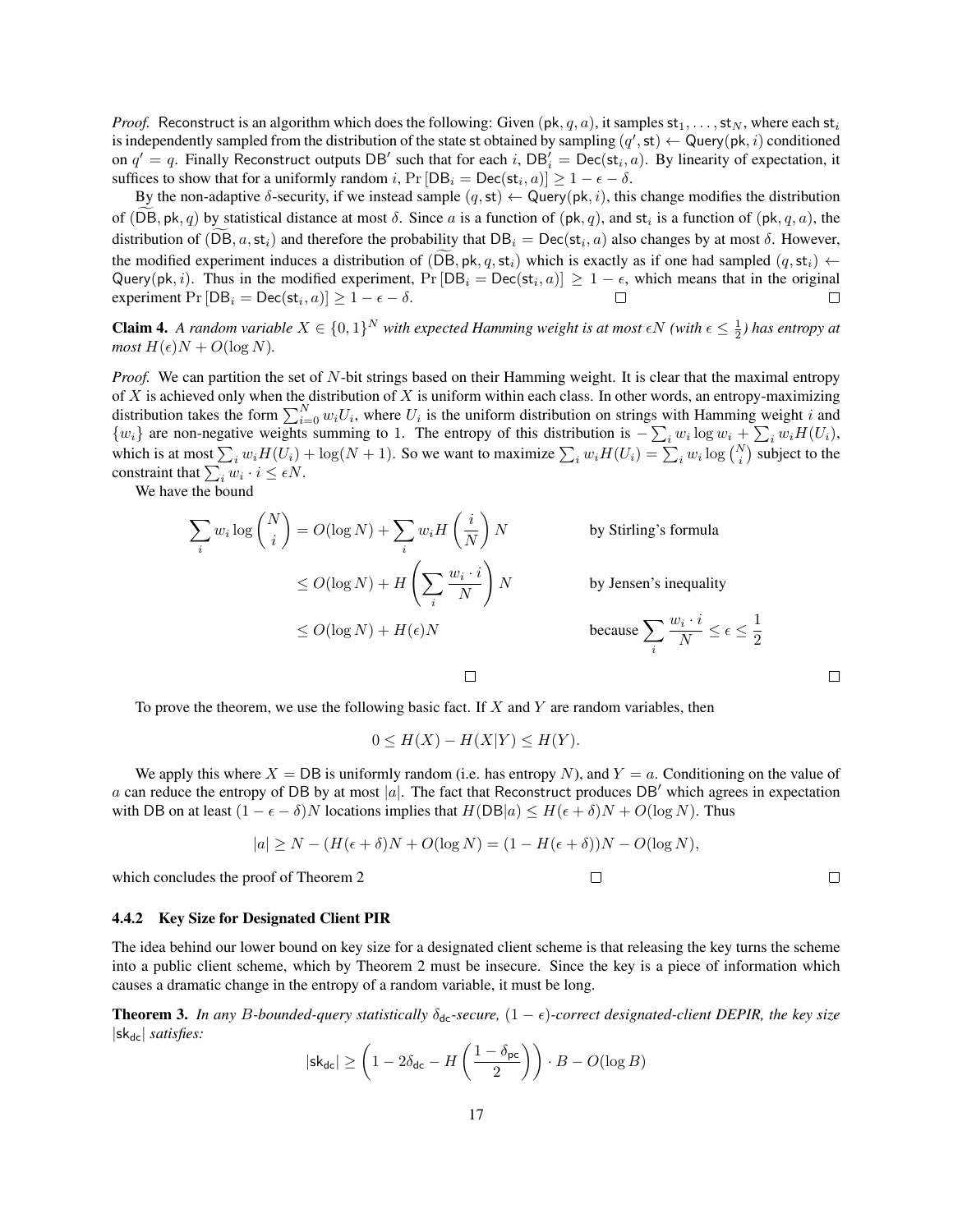*where*  $\delta_{\text{pc}}$  *is the smallest*  $\delta$  *such that*  $H(\epsilon + \delta) \geq 1 - \frac{|a| + O(\log N)}{N}$  $\frac{\log N}{N}$ *.* In particular, if  $|a| = o(N)$ ,  $\epsilon = o(1)$ *, and*  $\delta_{\text{dc}} = o(1)$ *, then*  $|\text{sk}_{\text{dc}}| = \Omega(B)$ *.* 

*Proof.* Given any designated client PIR scheme with correctness error  $\epsilon$ , answer size |a|, and B-query  $\delta_{dc}$ -security, we can turn it into a public-client scheme with the same correctness probability and answer size  $|a|$  by just releasing the secret key. By Theorem [2,](#page-15-1) this scheme can only be non-adaptively  $\delta$ -secure if

$$
H(\epsilon + \delta) \ge 1 - \frac{|a| + O(\log N)}{N}
$$

Let  $\delta_{\text{pc}}$  denote the minimum such  $\delta$ . Note that if  $\epsilon = o(1)$  and  $|a| = o(N)$ , then  $\delta_{\text{pc}} = \frac{1}{2} - o(1)$ . By definition of  $\delta_{\text{pc}}$ , there exists a database DB and indices  $i_0$  and  $i_1$  such that the distributions (pk, DB,  $q_0$ ) and (pk, DB,  $q_1$ ) are  $\delta_{\text{pc}}$ -far (i.e. distinguishable with probability  $\frac{1+\delta_{pc}}{2}$ ) in the probability space defined by sampling

$$
(\mathsf{pk}_{\mathsf{pc}}, \mathsf{sk}_{\mathsf{pc}}) \leftarrow \mathsf{Keygen}(1^{\lambda}, N)
$$
  
\n
$$
\widetilde{\mathsf{DB}} \leftarrow \mathsf{Process}(\mathsf{sk}_{\mathsf{pc}}, \mathsf{DB})
$$
  
\n
$$
q_0 \leftarrow \mathsf{Query}(\mathsf{pk}, i_0)
$$
  
\n
$$
q_1 \leftarrow \mathsf{Query}(\mathsf{pk}, i_1).
$$

In particular, suppose a uniformly random string  $M \in \{0,1\}^B$  is chosen, and an adversary  $\mathcal A$  is given  $(\mathsf{pk}_{\mathsf{pc}}, \overline{\mathsf{DB}}, q_1, \ldots, q_B)$ , where  $q_j \leftarrow$  Query(pk,  $i_{m_i}$ ). Then it is possible for A to output M' such that in expectation,  $\Delta(m, m') \ge \frac{1+\delta_{pc}}{2} \cdot B$ . In other words,

$$
H(M \mid (\mathsf{pk}_{\mathsf{pc}}, \widetilde{\mathsf{DB}}, q_1, \dots, q_B)) \leq H\left(\frac{1 - \delta_{\mathsf{pc}}}{2}\right)B + O(\log B).
$$

On the other hand, we can use the following lemma, proved implicitly by Bellare et al. [\[BTV12\]](#page-23-16) and explicitly restated by Dodis [\[Dod12\]](#page-23-17) to lower bound the entropy of M given only DB,  $q_1, \ldots, q_B$ .

Lemma 4 ([\[BTV12\]](#page-23-16)). *For any (possibly correlated) distributions* M, C *over some spaces* M *and* C*, let*

$$
\epsilon = SD((M, C); M \times C)
$$

*where*  $M \times C$  *is the product distribution of the independent marginal distributions* M *and* C. Then,

$$
2\epsilon^2 \le \mathbf{I}(M;C) \le 2\epsilon \cdot \log(|\mathcal{M}|/\epsilon)
$$

This lemma, together with the B-bounded  $\delta_{\text{dc}}$ -security of our designated client PIR, implies that

$$
H(M|DB, q_1, \dots, q_B) \ge B - 2\delta_{\text{dc}}(B - \log \delta_{\text{dc}})
$$
  
=  $(1 - 2\delta_{\text{dc}})B + 2\delta_{\text{dc}} \log \delta_{\text{dc}}$   
 $\ge (1 - 2\delta_{\text{dc}})B - 2.$ 

 $|pk_{pc}| = |sk_{dc}|$  must be large as the difference between these two entropies, which proves the theorem.  $\Box$  $\Box$ 

### <span id="page-17-0"></span>5 A Candidate Designated Client Scheme and HPN

In this section we propose a candidate designated-client DEPIR scheme for unbounded number of queries. We prove the security of the scheme based on the hardness of a new computational problem, called the hidden permutation with noise problem (HPN).

Our candidate scheme is similar to the bounded secure scheme of Section [4,](#page-8-0) except that the client adds noise to each of its queries by overwriting some of the coordinates with random values. This modification thwarts the linear attack of last section; however, due to the impossibility of statistically secure designated client DEPIR (see Section [4.4\)](#page-15-0),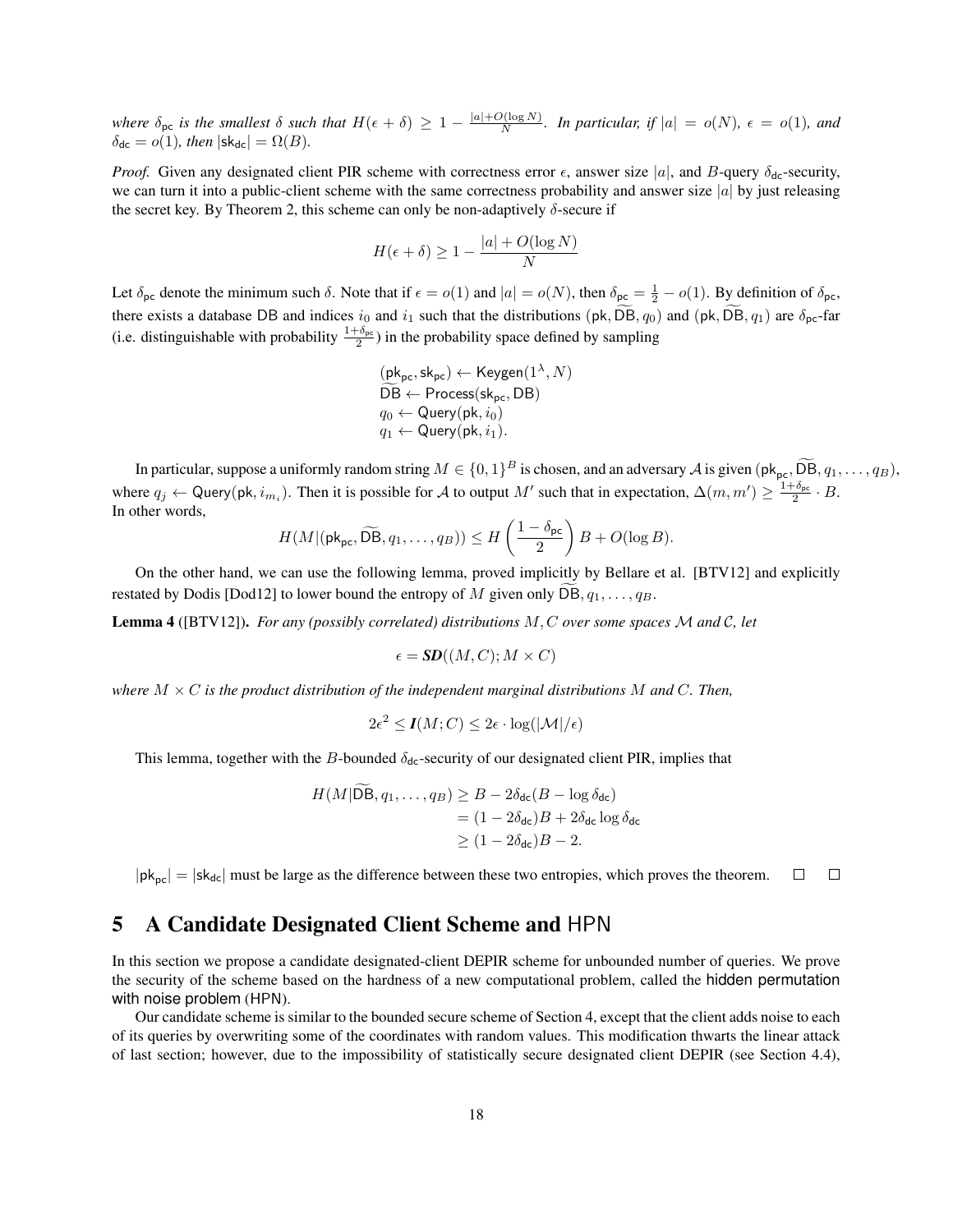the security of a scheme that follows these lines can only be computational *even if the client uses perfectly random permutations.* Thus, an additional hardness assumption is necessary.

We formulate a number of variants of HPN. The strongest variant is essentially a restatement of the privacy requirement from the scheme, as per Definition [1.](#page-5-1) It says that no PPT  $A$  can distinguish the queries generated by the scheme from sequences of random values in  $\mathbb{F}^m$ , even if A has full adaptive control over which addresses are queried. We then give reductions from the adaptive to static versions of HPN and from the decision version to a search version where hidden random permutations are recovered in full. This implies that our scehme is secure as long as the static, search problem remains hard.

The candidate scheme is presented in Section [5.1,](#page-18-0) the HPN assumption is defined in Section [5.2,](#page-18-1) and the reductions are proved in Sections [5.3](#page-19-0) and [5.4.](#page-21-0)

#### <span id="page-18-0"></span>5.1 Candidate Scheme

**Notation.** Let P be a family of pseudorandom permutations with seed length  $\lambda$ . We use the same algebraic notation as in the Introduction. So let  $(m, t, r, k, H, \mathbb{F})$  be such that  $m < t < r < k < |\mathbb{F}|$  and  $H \subset \mathbb{F}$  such that  $|H|^m = N$ and  $m(t-1)(|H|-1) < r$ . Also,  $|\mathbb{F}|^m = \text{poly}(n)$  while  $|\mathbb{F}|^t = n^{\omega(1)}$ .

Keygen $(1^{\lambda}, N)$ : Draw permutations  $\tau \leftarrow \mathcal{P}(\mathbb{F}^{m+1})$  and  $\pi \leftarrow \mathcal{P}(\mathbb{F}^m)$  and a subset  $T \subset [k]$  of size  $|T| = r$ . Output  $\overline{k} = (\overline{\text{seed}_{\pi}, \text{seed}_{\tau}, T}).$ 

Process(k, DB): Interpret DB  $\in \{0,1\}^N$  as DB :  $H^m \to \{0,1\}$  using the identification of  $[N]$  with (a subset of)  $H^m$  (DB is zero on any points in  $H^m$  not in the image of this identification) and let  $\widehat{DB}$ :  $\mathbb{F}^m \to \mathbb{F}$  be the low degree extension, so deg(DB)  $\leq m(|H|-1)$ . Output

$$
\widetilde{\mathsf{DB}} = \left\{ \left( \mathbf{x}, \tau \left( \mathbf{x}, \widehat{\mathsf{DB}}(\pi^{-1}(\mathbf{x})) \right) \right) \right\}_{\mathbf{x} \in \mathbb{F}^m}.
$$

Query  $(k, i)$ : Let  $z \in H^m$  be the element corresponding to  $i \in [N]$ . Choose  $\vec{x} = (\mathbf{x}_1, \dots, \mathbf{x}_k) \leftarrow \forall z$ . Output  $\overline{\vec{y}=(y_1,\ldots,y_k)}$  where  $y_i=\pi(\mathbf{x}_i)$  if  $i\in T$ , and  $y_i\leftarrow\mathbb{F}^m$  is random otherwise. Set st = (seed $_{\tau},T$ ).

Resp<sup>DB</sup>(q): Upon receiving  $q = (\mathbf{y}_1, \dots, \mathbf{y}_k)$ , for each  $i = 1, \dots, k$ , find the row of  $\widetilde{DB}$  with first coordinate  $\mathbf{y}_i$ :  $(\mathbf{y}_i, \mathbf{y}'_i)$ . Output  $a = (\mathbf{y}'_1, \dots, \mathbf{y}'_k)$ .

Dec(st, a): Parse  $a = (\mathbf{y}'_1, \dots, \mathbf{y}'_k)$  and st = (seed<sub> $\tau$ </sub>, T). For  $i \in T$ , set  $(\mathbf{x}_i, \alpha_i) = \tau_i^{-1}(\mathbf{y}'_i)$ . Let  $\psi : \mathbb{F} \to \mathbb{F}$  be the unique univariate polynomial of degree at most  $m(t-1)(|H|-1)$  such that  $\psi(i) = \alpha_i$  for all  $i \in T$ . Output  $\perp$  if no such polynomial exists; otherwise output  $\psi(0)$ .

#### <span id="page-18-1"></span>5.2 Variants of HPN

All variants of the HPN problem are defined in terms of the the HPN distribution, which is essentially a noisy version of the distributions  $\mathcal{D}(\{\pi_i\}, \mathbf{z})$  from the previous section. Recall this distribution:  $\vec{x} \leftarrow V_{\vec{z}}$  is drawn and  $\vec{y}$  is output where  $y_i = \pi_i(\mathbf{x}_i)$ . In this section we simplify notations and use the same permutation  $\pi$  for all coordinates  $i \in [k]$ . We add noise to the samples in the following way: at the beginning of the experiment a random subset  $T \subset [k]$  of size  $r > t$  is chosen and  $y_i = \pi(x_i)$  only if  $i \in T$ ; otherwise  $y_i$  is drawn randomly from  $\mathbb{F}^m$ . Intuitively, HPN says that no PPT adversary can either distinguish such samples from random (decision form) or recover the hidden permutation  $\pi$  (search version).

**Definition 6** (HPN Distribution). Let  $(m, t, r, k, \mathbb{F})$  be such that  $m < t < r < k < |\mathbb{F}|$ ,  $\|\mathbb{F}|^m = \text{poly}(n)$  and  $|\mathbb{F}|^t = n^{\omega(1)}$ . For  $\pi \in \text{Perm}(\mathbb{F}^m)$ ,  $\mathbf{z} \in \mathbb{F}^m$  and  $T \subset [k]$ , let  $\mathcal{D}(\pi, \mathbf{z}, T)$  be the distribution which: draws  $\vec{\mathbf{x}} \leftarrow \mathsf{V}_{\mathbf{z}}$  and *outputs*  $\vec{y} \in \mathbb{F}^{mk}$  *where*  $y_i = \pi(x_i)$  *if*  $i \in T$  *and*  $y_i \leftarrow \mathbb{F}^m$  *otherwise.*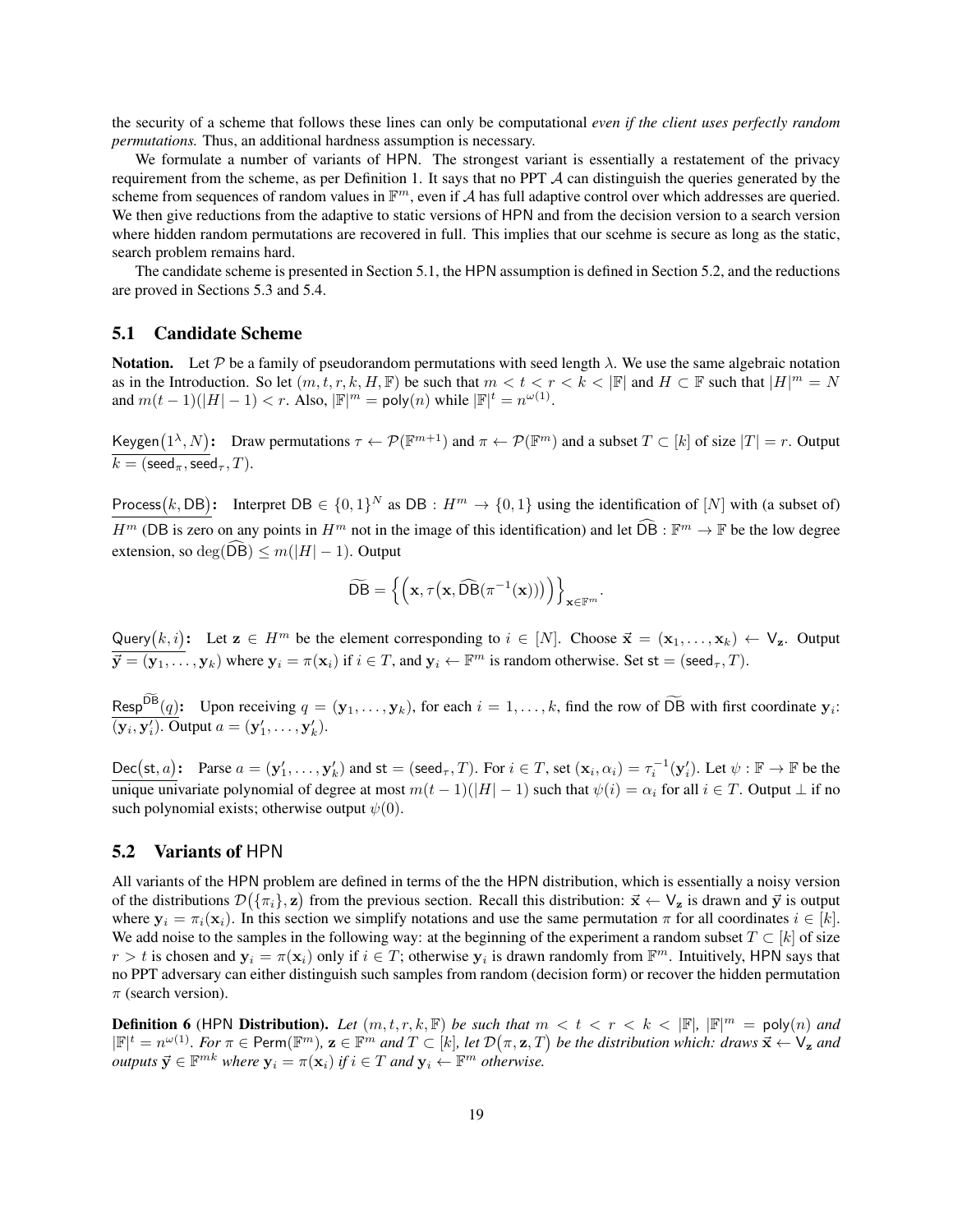The static versions of the HPN assumption are formulated against a PPT adversary who gets polynomially many samples  $(\mathbf{z}_{\alpha}, \vec{y}_{\alpha})$  where  $\vec{y}_{\alpha} \leftarrow \mathcal{D}(\pi, \mathbf{z}_{\alpha}, T)$  for random fixed  $\pi \in \text{Perm}(\mathbb{F}^m)$  and  $T \subset [k]$  and random  $\mathbf{z}_{\alpha} \leftarrow \mathbb{F}^m$ . In the adaptive versions of the assumption allow the adversary to choose the  $z_\alpha \in \mathbb{F}^m$  adaptively as the experiment progresses. The static versions of HPN imply the adaptive versions as  $\mathbb{F}|^m = \text{poly}(n)$ , and so a static adversary who receives enough random samples, will be able to provide samples to an adaptive adversary. This idea is utilized in the proof of Claim [5](#page-19-1) below. In the definitions below we write  $\{\vec{y}_\alpha\} \leftarrow \mathcal{D}(\pi,\{\mathbf{z}_\alpha\},T)$  for the samples; it is to be understood that the indices  $\{z_\alpha\}$  are chosen randomly from  $\mathbb{F}^m$  and made public to the adversary.

**Definition 7 (The HPN Assumption).** Let  $(m, t, r, k, \mathbb{F})$  be as above.

**Search Version:** *For all PPT algorithms A and non-negligible*  $\delta > 0$ *,* 

$$
\mathrm{Pr}_{\pi, T, \{\vec{\mathbf{y}}_{\alpha}\}} \Big[\mathcal{A}\big(\{\vec{\mathbf{y}}_{\alpha}\}\big) = \pi\Big] < \delta.
$$

*The probability above is over*  $\pi \leftarrow \text{Perm}(\mathbb{F}^m)$ *, random subset*  $T \subset [k]$  *such that*  $|T| = r$ *, and*  $\{z_\alpha\} \leftarrow \mathbb{F}^m$ *,*  ${\lbrace \vec{\mathbf{y}}_{\alpha} \rbrace} \leftarrow \mathcal{D}(\pi, {\lbrace \mathbf{z}_{\alpha} \rbrace}, T).$ 

**Decision Version:** *For all PPT A and non-negligible*  $\delta > 0$ *,* 

$$
\mathrm{Pr}_{\pi, T}\bigg[\Big|\mathrm{Pr}_{\{\vec{\mathbf{y}}_{\alpha}\}\leftarrow\mathcal{D}(\pi, \{\mathbf{z}_{\alpha}\}, T)}\big[\mathcal{A}\big(\{\vec{\mathbf{y}}_{\alpha}\}\big) = 1\big] - \mathrm{Pr}_{\{\vec{\mathbf{y}}_{\alpha}\}\leftarrow \mathbb{F}^{km}}\big[\mathcal{A}\big(\{\vec{\mathbf{y}}_{\alpha}\}\big) = 1\big]\Big| > \delta\bigg] < \delta,
$$

*where the outer probability is over*  $\pi \leftarrow \text{Perm}(\mathbb{F}^m)$  *and random*  $T \subset [k]$  *such that*  $|T| = r$ .

<span id="page-19-1"></span>Claim 5. *The candidate scheme is secure assuming decisional* HPN*.*

*Proof.* The ideal world simulator for the candidate scheme simply sends a random  $\vec{y}_{\alpha} \in \mathbb{F}^{km}$  anytime the adversary A requests a query for some index  $z_\alpha$ . Note that decisional HPN says that the simulated transcript is indistinguishable from valid queries to a random sequence of address vectors  $z_\alpha \in \mathbb{F}^m$ . This doesn't quite prove security since the DEPIR chooses arbitrary addresses in  $H^m$  in an adaptive fashion. However, note that since  $|\mathbb{F}|^m = \text{poly}(n)$ , arbitrary adaptive address choice does not grant extra power to the adversary. Indeed, if  $A$  requests a query to a particular address  $\mathbf{z} \in H^m$ , a distinguisher who gets queries corresponding to random  $\mathbf{z}_{\alpha} \in \mathbb{F}^m$  simply asks for  $|\mathbb{F}|^m \cdot n$  such queries and forwards to A the first one for which  $z_\alpha = z$ . With high probability, some such  $\alpha$  will exist.  $\Box$  $\Box$ 

#### <span id="page-19-0"></span>5.3 Search to Decision Reduction

Theorem 4. *If there exists a PPT* A *which breaks the decisional* HPN−*assumption, then there exists PPT* B *which breaks search* HPN*.*

*Proof.* Let A be any PPT algorithm and  $\delta > 0$  non-negligible such that

$$
\mathrm{Pr}_{\pi, T}\bigg[\Big|\mathrm{Pr}_{\{\vec{\mathbf{y}}_{\alpha}\} \leftarrow \mathcal{D}(\pi, \{\mathbf{z}_{\alpha}\}, T)}\big[\mathcal{A}\big(\{\vec{\mathbf{y}}_{\alpha}\}\big) = 1\big] - \mathrm{Pr}_{\{\vec{\mathbf{y}}_{\alpha}\} \leftarrow \mathbb{F}^{km}}\big[\mathcal{A}\big(\{\vec{\mathbf{y}}_{\alpha}\}\big) = 1\big]\Big| > \delta\bigg] \geq \delta.
$$

We construct B which recovers  $\pi$  given samples from  $\mathcal{D}(\pi,\{\mathbf{z}_\alpha\},T)$  and oracle access to A. Our algorithm B will proceed in two steps. First, it will use A to recover a large (size at least  $t + 1$ ) subset  $T' \subset T$ . We call this the "cleaning step" since B removes all noise from the queries: given  $\vec{y} \leftarrow \mathcal{D}(\pi, \mathbf{z}, T)$ ,  $(\vec{y})_{T'}$  consists entirely of correct permuted evaluations of a curve. Then,  $B$  passes the cleaned samples to the RecoverPerm algorithm, described and analyzed in Section [5.4.](#page-21-0) RecoverPerm outputs  $\pi$  given polynomially many noiseless samples, and is an extension of the distinguishing attack on the bounded scheme from Section [4.3.](#page-13-0) We now describe the CLEAN algorithm.  $\Box$ 

**The Distribution**  $\mathcal{D}_S$ . For  $S \subset [k]$ , let  $\mathcal{D}_S$  be the distribution which draws  $\{\vec{y}_\alpha\} \leftarrow \mathcal{D}(\pi, \{\mathbf{z}_\alpha\}, T)$ , and outputs  $\{\vec{y}'_{\alpha}\}\$  where

$$
\mathbf{y}'_{\alpha,i} = \begin{cases} \mathbf{y}_{\alpha,i}, & i \in S \\ \mathbf{y}'' \leftarrow \mathbb{F}^m, & i \notin S \end{cases}
$$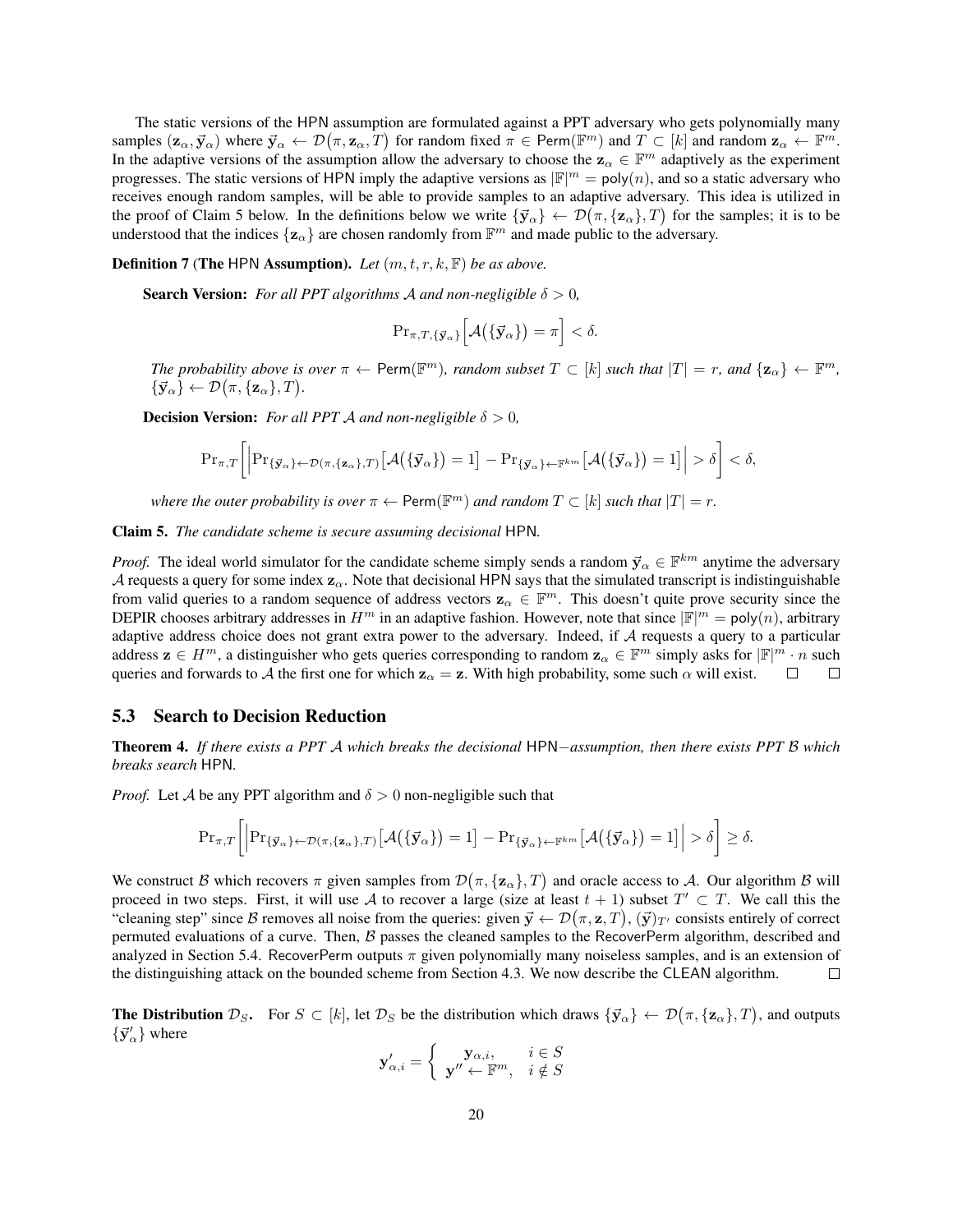**Remark.** We make the following observations about  $\mathcal{D}_S$ .

1. Since B is given samples from  $\mathcal{D}(\pi,\{\mathbf{z}_{\alpha}\},T)$ , it can efficiently obtain samples from  $\mathcal{D}_S$  for any  $S \subset [k]$ . Since  $\beta$  additionally gets oracle access to  $\mathcal{A}$ , it can approximate

$$
p_S := \mathrm{Pr}_{\{\vec{\mathbf{y}}_\alpha\} \leftarrow \mathcal{D}_S}\big[\mathcal{A}\big(\{\vec{\mathbf{y}}_\alpha\}\big) = 1\big]
$$

to within arbitrary inverse polynomial accuracy in polynomial time with probability  $1 - 2^{-n}$ .

- 2. For all  $S \subset [k]$ ,  $\mathcal{D}_S$  is identically distributed to  $\mathcal{D}_{S \cap T}$ . In particular, if  $i \notin T$  then  $\mathcal{D}_S \equiv \mathcal{D}_{S \cup \{i\}}$ .
- 3. If  $S = [k]$  then  $\mathcal{D}_S = \mathcal{D}(\pi, {\{z_\alpha\}}, T)$ ; if  $|S| \le t$  then  $\mathcal{D}_S$  is the uniform distribution on  $\mathbb{F}^{mk \cdot \text{poly}}$  by  $t$ -wise independence of degree  $t$  curves.

**Intuition.** The main idea of CLEAN is the following. It samples  $\{\vec{y}_\alpha\} \leftarrow \mathcal{D}(\pi, \{\mathbf{z}_\alpha\}, T)$ , chooses  $i \in [k]$  and replaces every  $y_{\alpha,i}$  with a random element of  $\mathbb{F}^m$ . If  $i \notin T$ , then the distribution of  $\{\vec{y}_\alpha\}$  has not changed, if  $i \in T$ , then each  $\vec{y}_\alpha$  has one fewer correct coordinate. If CLEAN was lucky in the choice of i, A will change its decision probability, and CLEAN decides that  $i \in T$ . A hybrid argument shows that if CLEAN will efficiently be able to find enough "lucky"  $i \in T$ , to output  $T' \subset T$  of size at least  $t + 1$ .

**The CLEAN Algorithm.** For a parameter  $\delta > 0$ , set  $M = nk^2/\delta^2$  and let c be a universal constant.

1. Use M samples from  $\mathcal{D}_{[k]}$  and  $\mathcal{D}_{\emptyset}$  to compute  $\hat{p}_{[k]}$  and  $\hat{p}_{\emptyset}$ , approximations of  $p_{[k]}$  and  $p_{\emptyset}$ .

2. Initialize 
$$
T' = \emptyset
$$
; While  $|T'| \leq t$ :

- − Initialize  $S = T', \hat{p}_S = \hat{p}_{\emptyset}$ ; While  $S \neq [k]$ :
	- ∗ Pick  $i \notin S$ . Use M samples from  $\mathcal{D}_{S\cup\{i\}}$  to compute  $\hat{p}_{S\cup\{i\}}$ , an approximation of  $p_{S\cup\{i\}}$ .
	- \* If  $|\hat{p}_{S \cup \{i\}} \hat{p}_S| > \delta/2k$ ,  $T' = T' \cup \{i\}.$
	- ∗ Redefine  $S = S \cup \{i\}, \hat{p}_S = \hat{p}_{S \cup \{i\}}.$

### 3. Output  $T'$ .

**4. Time Out Condition:** If the total runtime ever reaches  $2^{cn}$ , abort and output  $T'$ .

**Lemma 5.** Let  $(m, t, r, k, |\mathbb{F}|)$  be as above. Suppose PPT A, non-negligible  $\delta > 0$  and  $\pi \in \text{Perm}(\mathbb{F}^m)$ ,  $T \subset [k]$  of *size*  $|T| = r$  *are such that* 

$$
\left|\Pr_{\{\vec{\mathbf{y}}_{\alpha}\}\leftarrow\mathcal{D}(\pi,\{\mathbf{z}_{\alpha}\},T)}\left[\mathcal{A}\big(\{\vec{\mathbf{y}}_{\alpha}\}\big)=1\right]-\Pr_{\{\vec{\mathbf{y}}_{\alpha}\}\leftarrow\mathbb{F}^{km}}\left[\mathcal{A}\big(\{\vec{\mathbf{y}}_{\alpha}\}\big)=1\right]\right|>\delta.
$$

*Then*

$$
\mathrm{Pr}_{\{\vec{\mathbf{y}}_{\alpha}\} \leftarrow \mathcal{D}(\pi, \{\mathbf{z}_{\alpha}\}, T)} \Big[\mathsf{CLEAN}^{\mathcal{A}}(\{\vec{\mathbf{y}}_{\alpha}\}) = T' \text{ st } T' \subset T \text{ and } |T'| = t+1 \Big] \geq 1 - 2^{-\Omega(n)}.
$$

*Moreover, the expected running time of* CLEAN *is*  $\mathcal{O}(nk^3t/\delta^2)$ *.* 

*Proof.* We show that if all approximations  $\hat{p}$  computed by CLEAN are within  $\delta/4k$  of the true expectations p (in this case we say that the approximations are *good*) then CLEAN runs in  $O(Mkt)$  time and outputs  $T' \subset T$  of size at least  $t + 1$ . This completes the proof since by the Chernoff-Hoeffding inequality, all of CLEAN's approximations are good with probability  $1 - 2^{-\Omega(n)}$ ; the maximum runtime is  $2^{cn}$  because of the time-out condition, so events which occur with probability  $2^{-\Omega(n)}$  may be safely ignored. Note that when CLEAN's approximations are good, the output T' is a subset of T. Indeed, the only way i gets added to T' is if  $|\hat{p}_{S \cup \{i\}} - \hat{p}_S| > \delta/2k$ ; if  $i \notin T$  and approximations are good:

$$
|\hat{p}_{S \cup \{i\}} - \hat{p}_S| \le |\hat{p}_{S \cup \{i\}} - p_{S \cup \{i\}}| + |p_{S \cup \{i\}} - p_S| + |\hat{p}_S - p_S| \le \frac{\delta}{2k} + |p_{S \cup \{i\}} - p_S| = \frac{\delta}{2k},
$$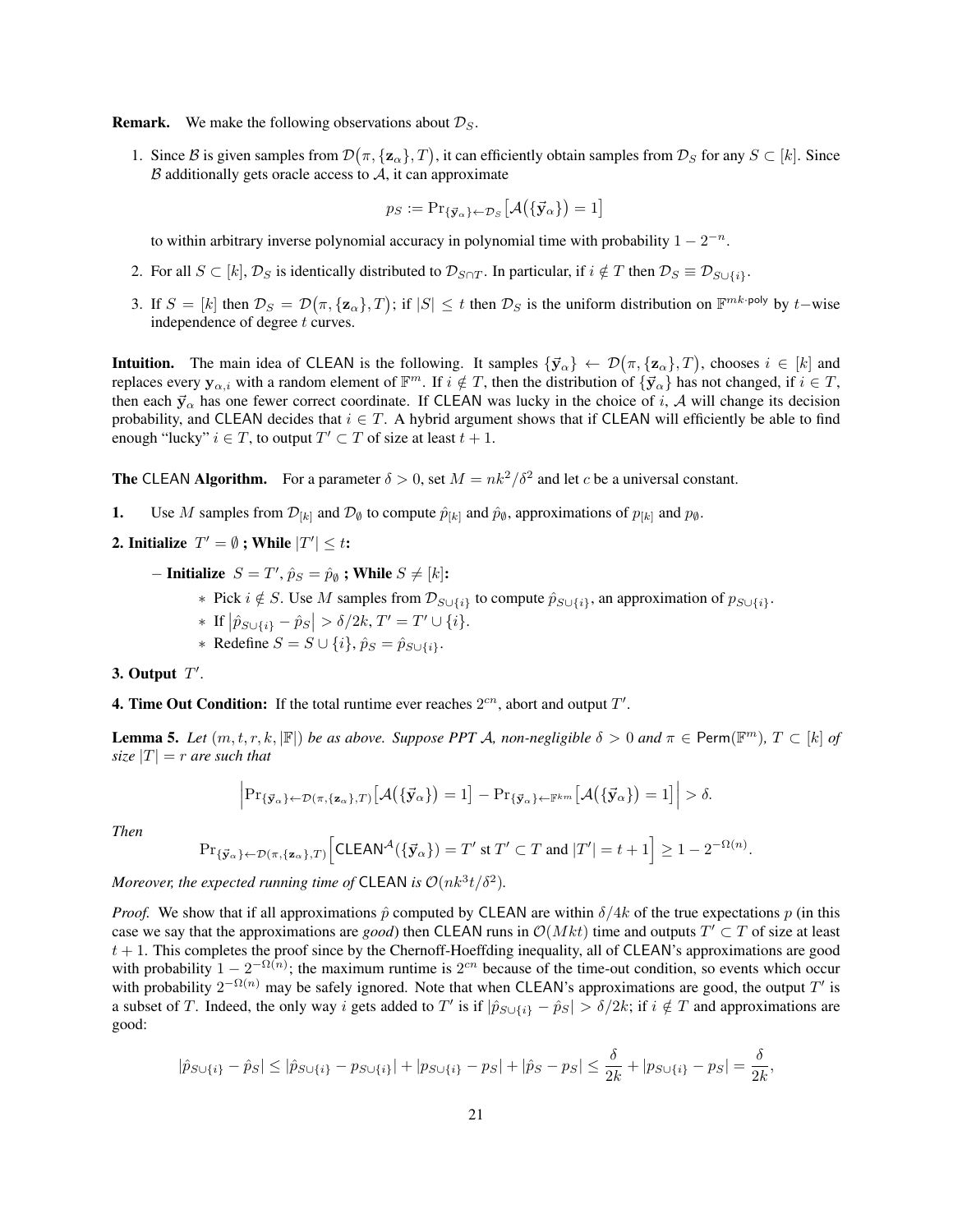by Observation 2. We show that if approximations are good then each time through the outer while loop at least one i is added to T'. This completes the proof since the time to run the inner while loop is  $O(Mk)$ . The key point is that throughout the course of the inner loop S goes from  $|S| \le t$  (so that  $p_S = p_\emptyset$  by Observation 3) to  $S = [k]$ . Since A distinguishes  $\mathcal{D}(\{\pi_i\}, \{\mathbf{z}_\alpha\}, T)$  from uniform with probability at least  $\delta > 0$ ,  $|p_{[k]} - p_{\emptyset}| \ge \delta$ . By a hybrid argument, there must exist some  $(S, i)$  encountered during the course of the inner loop so that  $|p_{S\cup\{i\}} - p_S| \ge \delta/k$ . Since approximations are good,  $|\hat{p}_{S \cup \{i\}} - \hat{p}_S| \ge \delta/2k$  and so i is added to T'. П  $\Box$ 

#### <span id="page-21-0"></span>5.4 Recovering the Permutations

In this section we describe a protocol which is given samples from  $\mathcal{D}(\pi,\{\mathbf{z}_\alpha\})$  and recovers the permutation  $\pi$  used to produce the samples. This attack extends to the case of many permutations  $\{\pi_i\}$  instead of just one, and so constitutes a strong break of the unbounded variant of the scheme from Section [4.](#page-8-0) We use the same notation as in that section. This algorithm requires more samples than the one in the previous section (poly( $\mathbb{F}|^{m}$ ) versus  $\mathbb{F}|^{m(1+o(1))}$ ).

**The** RecoverPerm **Algorithm.** Let  $(m, t, k, |\mathbb{F}|)$  be such that  $m < t < k < |\mathbb{F}|$  and  $|\mathbb{F}|^m = \text{poly}(\lambda)$ . Set  $B =$  $m\lambda|\mathbb{F}|^{3m+3}$ . Let  $\{\mathbf{z}_{\alpha}\}$  be any sequence of addresses such that every  $\mathbf{z} \in H^m$  appears at least B times in  $\{\mathbf{z}_{\alpha}\}$ .

**Input:**  $\{\vec{y}_{\alpha}\}\)$  drawn from  $\mathcal{D}(\pi,\{\mathbf{z}_{\alpha}\})$ .

- 1. Initialize variables  $\{v_y\}_{y \in \times \mathbb{F}^m}$  taking values in  $\mathbb{F}^m$ , and a list L of linear constraints to  $\emptyset$ .
- 2. For all  $\alpha$ , add the constraint  $\vec{v}_{\vec{y}_{\alpha}} \in V_{\mathbf{z}_{\alpha}}$  to L, where  $\vec{v}_{\vec{y}_{\alpha}}$  is shorthand for the vector  $(v_{\mathbf{y}_{\alpha,1}},..,v_{\mathbf{y}_{\alpha,k}})$ .
- 3. If the constraints in L are inconsistent (*i.e.* no assignment to the v<sup>y</sup> satisfies all constraints), abort and output  $⊥$ . Otherwise, choose an arbitrary assignment satisfying all constraints in L and let  $\sigma : \mathbb{F}^m \to \mathbb{F}^m$  be the map which sends y to the vector assigned to  $v_y$ . If  $\sigma$  is not a permutation, abort and output ⊥. Otherwise, output  $\pi' \in \text{Perm}(\mathbb{F}^m)$  where  $\pi' = \sigma^{-1}$ .

Note that RecoverPerm runs in time poly $(B, \mathbb{F}|^{m}, \lambda)$  since Step 3 involves solving a system of linear equations and checking whether a functions with polysized domain is a permutation; all other steps are efficient. The next Lemma states RecoverPerm recovers the correct  $\pi$  used to generate the samples with high probability.

**Lemma 6.** Set  $B = m\lambda |\mathbb{F}|^{3m+3}$  and let  $\{\mathbf{z}_\alpha\}$  be any sequence of addresses such that each  $\mathbf{z} \in H^m$  appears at least B times in  $\{z_\alpha\}$ . Let  $\pi \in \text{Perm}(\mathbb{F}^m)$  be the permutation used to generate the input samples, and let  $\pi' \in \text{Perm}(\mathbb{F}^m)$ *the output. Then with overwhelming probability:*  $\pi' = \pi$ *.* 

*Proof.* The first failure event in Step 3, that the linear constraints in L are inconsistent, never occurs as by definition  $\mathbf{v_y} = \pi^{-1}(\mathbf{y})$  satisfies every constraint. Fix any assignment to the  $\mathbf{v_y}$  satisfying the constraints in L, let  $\sigma : \mathbb{F}^m \to \mathbb{F}^m$ be the map which sends y to the vector assigned to  $v_y$ . Since the assignment satisfies L, for every  $\vec{y}_\alpha$ , we have  $\sigma(\vec{y}_\alpha) \in V_{\mathbf{z}_\alpha}$ , where  $\sigma(\vec{y}_\alpha)$  is shorthand for  $(\sigma(\mathbf{y}_{\alpha,1}), \dots, \sigma(\mathbf{y}_{\alpha,k}))$ . Recall that drawing  $\vec{y}_\alpha \leftarrow \mathcal{D}(\pi, \mathbf{z}_\alpha)$  consists of drawing  $\vec{x}_\alpha \leftarrow V_{\vec{z}_\alpha}$  and then setting  $\vec{y}_\alpha = \pi(\vec{x}_\alpha)$ . Therefore, for every  $\vec{x}_\alpha \leftarrow V_{\vec{z}_\alpha}$  drawn to produce the input of RecoverPerm:  $\sigma \circ \pi (\vec{\mathbf{x}}_{\alpha}) \in \mathsf{V}_{\mathbf{z}_{\alpha}}$ .

We say that an assignment to the  $\mathbf{v}_y$  is BAD if  $\Pr_{\vec{\mathbf{x}} \leftarrow \mathsf{V}_{\vec{\mathbf{z}}}\left[\sigma \circ \pi(\vec{\mathbf{x}}) \in \mathsf{V}_{\vec{\mathbf{z}}}\right] < 1 - |\mathbb{F}|^{-(2m+2)}$ , for some  $\mathbf{z} \in H^m$ . Note,

$$
\Pr\big[\exists \text{ BAD satisfying } \text{asst}\big] < |\mathbb{F}|^{m|\mathbb{F}|^m} \cdot \left(1 - \frac{1}{|\mathbb{F}|^{2m+2}}\right)^B = 2^{-\Omega(\lambda)},
$$

when  $B = m\lambda |\mathbb{F}|^{3m+3}$ . Therefore, it suffices to assume that the assignment is not BAD. Lemma [7](#page-21-1) below shows that in this case,  $\sigma \circ \pi = \mathbb{1}$ . The result follows.  $\Box$ 

<span id="page-21-1"></span>**Lemma 7.** Suppose  $f_1, \ldots, f_k : \mathbb{F}^m \to \mathbb{F}^m$  are such that  $\Pr_{\vec{\mathbf{x}} \leftarrow \mathsf{V}_{\vec{\mathbf{z}}}\left[\vec{f}(\vec{\mathbf{x}}) \in \mathsf{V}_{\vec{\mathbf{z}}}\right] \geq 1 - |\mathbb{F}|^{-(2m+2)}$  for all  $\mathbf{z} \in H^m$ . *Then there exists a curve*  $\varphi : \mathbb{F} \to \mathbb{F}^m$  of degree at most t satisfying  $\varphi(0) = 0$  such that  $f_i(\mathbf{x}_i) = \mathbf{x}_i + \varphi(i)$  for all  $i = 1, \ldots, k$ . In particular, if all  $f_i$  are equal then each  $f_i$  is the identity function.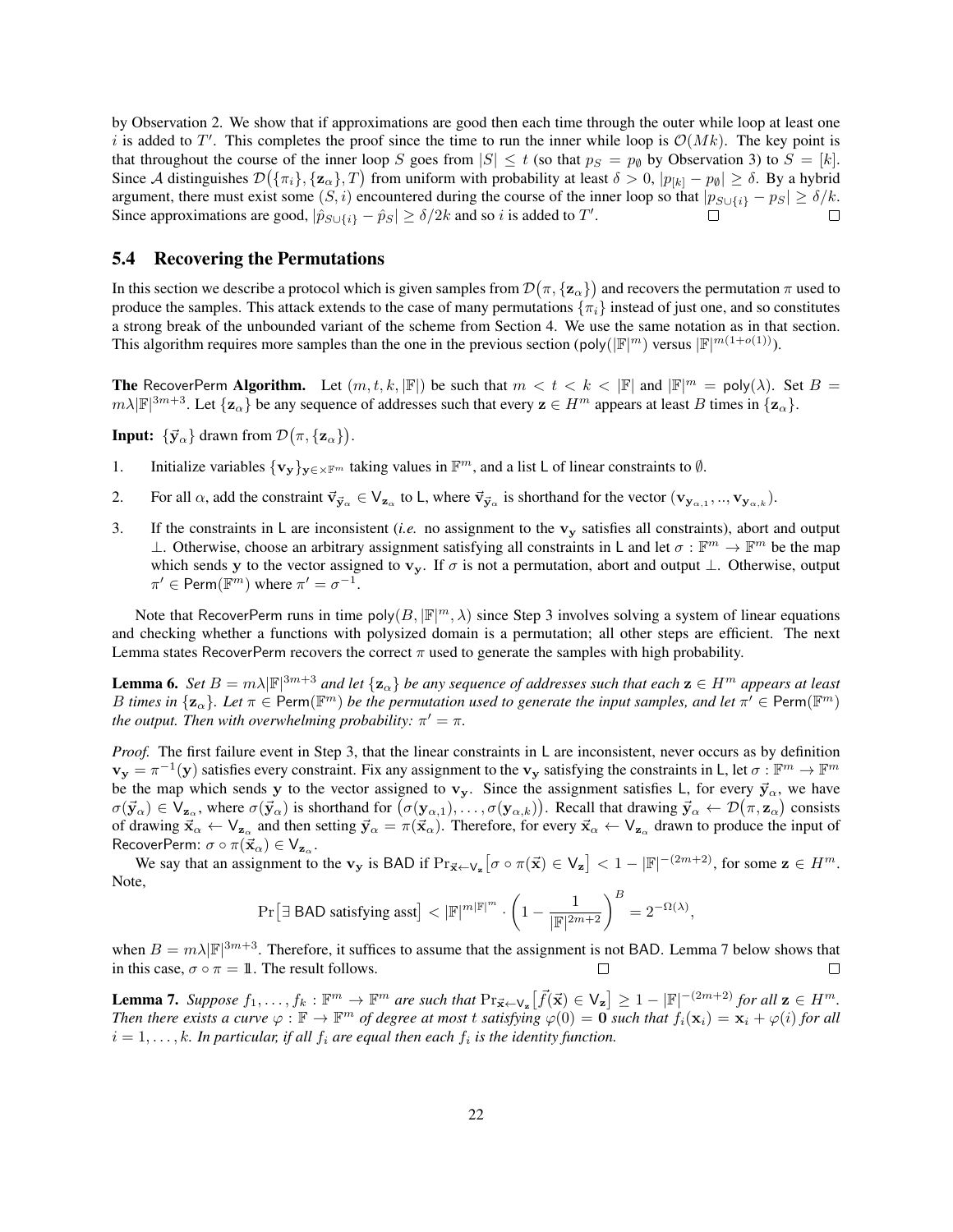*Proof.* The second statement follows from the first since if  $\varphi(i)$  takes the same value for  $i = 1, \ldots, k$  then  $\varphi$  must be constant, hence identically zero.

The proof of the first statement consists of three steps, described momentarily. First however we define the following random variables. Let  $\vec{f}$  be functions that satisfy the lemma hypotheses. For any  $\vec{c} \in V_0$ , define  $\vec{f}_{\vec{c}}(\vec{x}) :=$  $\vec{f}(\vec{x}+\vec{c})-\vec{f}(\vec{c})$ . Choose  $\vec{c} \in V_0$  so that  $\vec{f}_{\vec{c}}(0) = 0$  and  $\Pr_{\vec{x}\leftarrow V_z} [\vec{f}_{\vec{c}}(\vec{x}) \in V_z | x_4 = \cdots = x_{t+1} = 0] \ge 1-1/(2|\mathbb{F}|^{2m})$ for all  $z \in H^m$  (random  $\vec{c} \leftarrow V_0$  satisfies these properties with probability at least  $1 - |\mathbb{F}|^{-1}$ ).

In the first step we show that  $f_{c_1,1}$  is linear, so  $f_{c_1,1}(x_1) = A_1x_1$  for a matrix  $A_1 \in \mathbb{F}^{m \times m}$ ; similarly, we have  $f_{\mathbf{c}_2,2}(\mathbf{x}_2) = \mathbf{A}_2 \mathbf{x}_2.$ 

In the second step we show that  $A_1$  and  $A_2$  are equal (so drop the subscripts). In particular, it follows that  $f_1$ and  $f_2$  are affine with the same linear component:  $f_i(\mathbf{x}_i) = f_{\mathbf{c}_i,i}(\mathbf{x}_i - \mathbf{c}_i) + f_i(\mathbf{c}_i) = \mathbf{A}\mathbf{x}_i - (f_{\mathbf{c}_i,i}(\mathbf{c}_i) - f_i(\mathbf{c}_i))$ for  $i = 1, 2$ . This argument extends to all  $i \in [k]$ : there exists  $A \in \mathbb{F}^{m \times m}$  and  $b_1, \ldots, b_k \in \mathbb{F}^m$  such that  $\vec{f}(\vec{\mathbf{x}}) = (\mathbf{A}\mathbf{x}_1 + \mathbf{b}_1, \dots, \mathbf{A}\mathbf{x}_k + \mathbf{b}_k).$ 

Finally, we complete the proof by showing that  $A = \mathbb{1}$  and  $b \in V_0$ .

To see that  $f_{\mathbf{c}_1,1}$  is linear, let us first set some notation. Write  $(\mathbf{x}_1, \mathbf{x}_2, \mathbf{x}_3) \in V'_0$  if there exists  $\vec{\mathbf{x}}' \in V_0$  such that  $(x'_1, x'_2, x'_3) = (x_1, x_2, x_3)$  and  $x'_4 = \cdots = x'_{t+1} = 0$ . Clearly  $(x_1, x_2, x_3), (x'_1, x_2, x_3) \in V'_0$  implies  $x'_1 = x_1$ because of agreement considerations. Note that  $V'_0 \subset \mathbb{F}^{3m}$  is a  $(2m)$ -dimensional subspace so is closed under addition. By our choice of  $\vec{c} \in V_0$ ,  $(f_{c_1,1}(\mathbf{x}_1), f_{c_2,2}(\mathbf{x}_2), f_{c_3,3}(\mathbf{x}_3)) \in V'_0$  whenever  $(\mathbf{x}_1, \mathbf{x}_2, \mathbf{x}_3) \in V'_0$ . Now, choose arbitrary  $\mathbf{x}_1, \mathbf{x}_1' \in \mathbb{F}^m$ , we will show  $f_{\mathbf{c}_1,1}(\mathbf{x}_1 + \mathbf{x}_1') = \overline{\mathbf{x}}_1 + \overline{\mathbf{x}}_1'$ , where  $\overline{\mathbf{x}}_1 = f_{\mathbf{c}_1,1}(\mathbf{x}_1), \overline{\mathbf{x}}_1' = f_{\mathbf{c}_1,1}(\mathbf{x}_1')$ . Let  $\mathbf{x}_2, \mathbf{x}_3 \in \mathbb{F}^m$  be so that  $(\mathbf{x}_1, \mathbf{x}_2, \mathbf{0}), (\mathbf{x}_1', \mathbf{0}, \mathbf{x}_3) \in V_0'$  (such  $\mathbf{x}_2, \mathbf{x}_3$  exist by interpolation). Let  $\overline{\mathbf{x}}_i = f_{\mathbf{c}_i, i}(\mathbf{x}_i)$  for  $i = 2, 3$ . We have  $(\overline{\mathbf{x}}_1, \overline{\mathbf{x}}_2, \mathbf{0}), (\overline{\mathbf{x}}'_1, \mathbf{0}, \overline{\mathbf{x}}_3) \in V'_0$  (using  $\overrightarrow{f}_{\overrightarrow{c}}(\mathbf{0}) = \mathbf{0}$ ), and so  $(\overline{\mathbf{x}}_1 + \overline{\mathbf{x}}'_1, \overline{\mathbf{x}}_2, \overline{\mathbf{x}}_3) \in V'_0$ . On the other hand, if we first add then apply  $\vec{f}$  we get  $(f_{\mathbf{c}_1,1}(\mathbf{x}_1+\mathbf{x}'_1), \overline{\mathbf{x}}_2, \overline{\mathbf{x}}_3) \in \mathsf{V}'_0$ ;  $f_{\mathbf{c}_1,1}(\mathbf{x}_1+\mathbf{x}'_1) = \overline{\mathbf{x}}_1 + \overline{\mathbf{x}}'_1$  follows.

Let  $A_1 \in \mathbb{F}^{m \times m}$  be the matrix form of  $f_{c_1,1}$ . As mentioned before, the above argument also shows that  $f_{c_2,2}$  is linear with matrix  $\mathbf{A}_2 \in \mathbb{F}^{m \times m}$ . We show here that  $\mathbf{A}_1 = \mathbf{A}_2$ . To see this, consider the linear map  $\Phi : \mathbb{F}^m \to \mathbb{F}^m$ which sends  $x_1$  to  $x_2$  such that  $(x_1, x_2, 0) \in V'_0$ . Note that  $\Phi$  is actually just multiplication by some non-zero scalar  $\beta \in \mathbb{F}$  (this can be seen by writing  $\Phi$  explicitly in terms of Lagrange interpolation coefficients). For any  $x_1 \in \mathbb{F}^m$ ,  $(x_1, \beta \cdot x_1, 0) \in V_0'$ ; the properties of  $\vec{f}_{\vec{c}}$  imply that  $(A_1x_1, \beta \cdot A_2x_1, 0) \in V_0'$ ; this means  $\beta A_2x_1 = \beta A_1x_1$ ;  $A_1 = A_2$  follows.

We have shown so far that  $f_1$  and  $f_2$  are affine with the same linear component. This argument extends to any  $f_i, f_j$  for  $i, j \in [k]$  so, as mentioned above, there exists a single matrix  $\mathbf{A} \in \mathbb{F}^{m \times m}$  and vectors  $\mathbf{b}_1, \ldots, \mathbf{b}_k \in \mathbb{F}^m$ such that  $f_i(\mathbf{x}_i) = \mathbf{A}\mathbf{x}_i + \mathbf{b}_i$  for all  $i \in [k]$ . We show that  $\mathbf{A} = \mathbb{1}$  and  $\vec{\mathbf{b}} \in V_0$ , which completes the proof. For any  $\mathbf{z} \in H^m$ , the affine map  $\vec{f}: \mathbb{F}^{mk} \to \mathbb{F}^{mk}$  maps the affine plane  $\mathsf{V}_{\mathbf{z}} \subset \mathbb{F}^{mk}$  to an affine plane in  $\mathbb{F}^{mk}$ . It follows that either  $\vec{f}(V_z) \subset V_z$ , or  $\Pr_{\vec{x} \leftarrow V_z} [\vec{f}(\vec{x}) \in V_z] \leq |\mathbb{F}|^{-1}$  since affine planes intersect in at most  $1/|\mathbb{F}|$  fraction of their points unless there is containment. We are given that  $Pr_{\vec{x}\leftarrow V_{\vec{z}}} [ \vec{f}(\vec{x}) \in V_{\vec{z}} ] \geq 1 - |\mathbb{F}|^{-(2m+2)}$ , so it must be that  $\vec{f}(\mathsf{V}_{\mathbf{z}}) \subset \mathsf{V}_{\mathbf{z}}$  for all  $\mathbf{z} \in H^m$ . In particular,  $\vec{\mathbf{b}} = \vec{f}(\mathbf{0}) \in \mathsf{V}_{\mathbf{0}}$ . Finally, note that  $\vec{\mathbf{x}} \mapsto (\mathbf{A}\mathbf{x}_1, \dots, \mathbf{A}\mathbf{x}_k) + \vec{\mathbf{b}}$  maps  $\mathsf{V}_{\mathbf{z}}$  to  $V_{Az}$ . Therefore, we must have  $Az = z$  for all  $z \in H^m$ . As  $H^m$  spans  $\mathbb{F}^m$ , this forces  $A = \mathbb{1}$  as desired.  $\Box$ 

### Acknowledgments

We thank Mariana Raykova for motivational discussions in the early stages of this project, and Madhu Sudan and Yael Kalai for breaking some of our schemes.

### References

- <span id="page-22-1"></span>[Ajt10] Miklós Ajtai. Oblivious rams without cryptographic assumptions. In *STOC*, pages 181–190. ACM, 2010.
- <span id="page-22-0"></span>[BI01] Amos Beimel and Yuval Ishai. Information-theoretic private information retrieval: A unified construction. In *ICALP*, volume 2076 of *Lecture Notes in Computer Science*, pages 912–926. Springer, 2001.
- <span id="page-22-2"></span>[BIM04] Amos Beimel, Yuval Ishai, and Tal Malkin. Reducing the servers' computation in private information retrieval: PIR with preprocessing. *J. Cryptology*, 17(2):125–151, 2004.